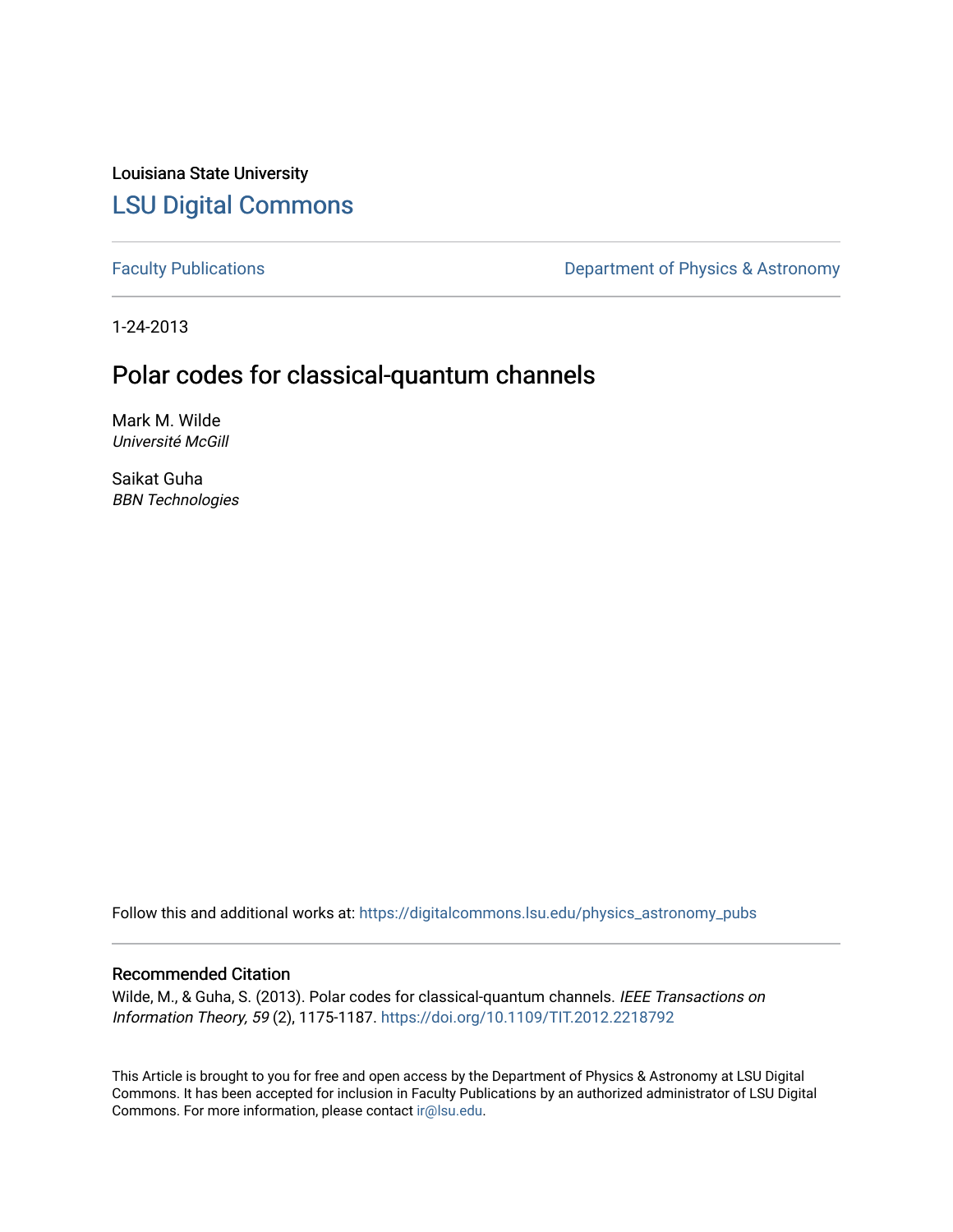# Polar codes for classical-quantum channels

Mark M. Wilde and Saikat Guha

*Abstract*—Holevo, Schumacher, and Westmoreland's coding theorem guarantees the existence of codes that are capacityachieving for the task of sending classical data over a channel with classical inputs and quantum outputs. Although they demonstrated the existence of such codes, their proof does not provide an explicit construction of codes for this task. The aim of the present paper is to fill this gap by constructing nearexplicit "polar" codes that are capacity-achieving. The codes exploit the channel polarization phenomenon observed by Arikan for the case of classical channels. Channel polarization is an effect in which one can synthesize a set of channels, by "channel combining" and "channel splitting," in which a fraction of the synthesized channels are perfect for data transmission while the other fraction are completely useless for data transmission, with the good fraction equal to the capacity of the channel. The channel polarization effect then leads to a simple scheme for data transmission: send the information bits through the perfect channels and "frozen" bits through the useless ones. The main technical contributions of the present paper are threefold. First, we leverage several known results from the quantum information literature to demonstrate that the channel polarization effect occurs for channels with classical inputs and quantum outputs. We then construct linear polar codes based on this effect, and the encoding complexity is  $O(N \log N)$ , where N is the blocklength of the code. We also demonstrate that a quantum successive cancellation decoder works well, in the sense that the word error rate decays exponentially with the blocklength of the code. For this last result, we exploit Sen's recent "non-commutative union bound" that holds for a sequence of projectors applied to a quantum state.

#### I. INTRODUCTION

Shannon's fundamental contribution was to establish the capacity of a noisy channel as the highest rate at which a sender can reliably transmit data to a receiver [\[1\]](#page-12-0). His method of proof exploited the probabilistic method and was thus nonconstructive. Ever since Shannon's contribution, researchers have attempted to construct error-correcting codes that can reach the capacity of a given channel. Some of the most successful schemes for error correction are turbo codes and low-density parity-check codes [\[2\]](#page-12-1), with numerical results demonstrating that these codes perform well for a variety of channels. In spite of the success of these codes, there is no proof that they are capacity achieving for channels other than the erasure channel [\[3\]](#page-12-2).

Recently, Arikan constructed polar codes and proved that they are capacity achieving for a wide variety of channels [\[4\]](#page-12-3). Polar codes exploit the phenomenon of *channel polarization*, in which a simple, recursive encoding synthesizes a set of channels that polarize, in the sense that a fraction of them become perfect for transmission while the other fraction are completely noisy and thus useless for transmission. The fraction of the channels that become perfect for transmission is equal to the capacity of the channel. In addition, the complexity of both the encoding and decoding scales as  $O(N \log N)$ , where N is the blocklength of the code. Arikan developed polar codes after studying how the techniques of channel combining and channel splitting affect the rate and reliability of a channel [\[5\]](#page-12-4). Arikan and others have now extended the methods of polar coding to many different settings, including arbitrary discrete memoryless channels [\[6\]](#page-12-5), source coding [\[7\]](#page-12-6), lossy source coding [\[3\]](#page-12-2), [\[8\]](#page-12-7), and the multiple access channel with two senders and one receiver [\[9\]](#page-12-8).

All of the above results are important for determining both the limits on data transmission and methods for achieving these limits on classical channels. The description of a classical channel  $p_{Y|X}$  arises from modeling the signaling alphabet, the physical transmission medium, and the receiver measurement. If we are interested in accurately evaluating and reaching the true data-transmission limits of the physical channels, with an unspecified receiver measurement, and whose information carriers require a quantum-mechanical description, then it becomes necessary to invoke the laws of quantum mechanics. Examples of such channels include deep-space optical channels and ultra-low-temperature quantum-noise-limited RF channels. Achieving the classical communication capacity for such (quantum) channels often requires making collective measurements at the receiver, an action for which no classical description or implementation exists. The quantum-mechanical approach to information theory [\[10\]](#page-12-9), [\[11\]](#page-12-10) is not merely a formality or technicality—encoding classical information with quantum states and decoding with collective measurements on the channel outputs [\[12\]](#page-12-11), [\[13\]](#page-12-12) can dramatically improve data transmission rates, for example if the sender and receiver are operating in a low-power regime for a pure-loss optical channel (which is a practically relevant regime for long haul freespace terrestrial and deep-space optical communication) [\[14\]](#page-12-13), [\[15\]](#page-12-14). Also, encoding with entangled inputs to the channels can increase capacity for certain channels [\[16\]](#page-12-15), a superadditive effect which simply does not occur for classical channels.

The proof of one of the most important theorems of quantum information theory is due to Holevo [\[12\]](#page-12-11), Schumacher, and Westmoreland [\[13\]](#page-12-12) (HSW). They showed that the Holevo information of a quantum channel is an achievable rate for classical communication over it. Their proof of the HSW theorem bears some similarities with Shannon's technique (including the use of random coding), but their main contribution was the construction of a quantum measurement at the receiving end that allows for reliable decoding at the Holevo information rate. Since the proof of the HSW theorem, several researchers have improved the proof's error analysis [\[17\]](#page-12-16), and others have demonstrated different techniques for

Mark M. Wilde is with the School of Computer Science, McGill University, Montreal, Quebec H3A 2A7, Canada. Saikat Guha is with the Quantum Information Processing Group, Raytheon BBN Technologies, Cambridge, Massachusetts, USA 02138. (E-mail: mark.wilde@mcgill.ca; sguha@bbn.com)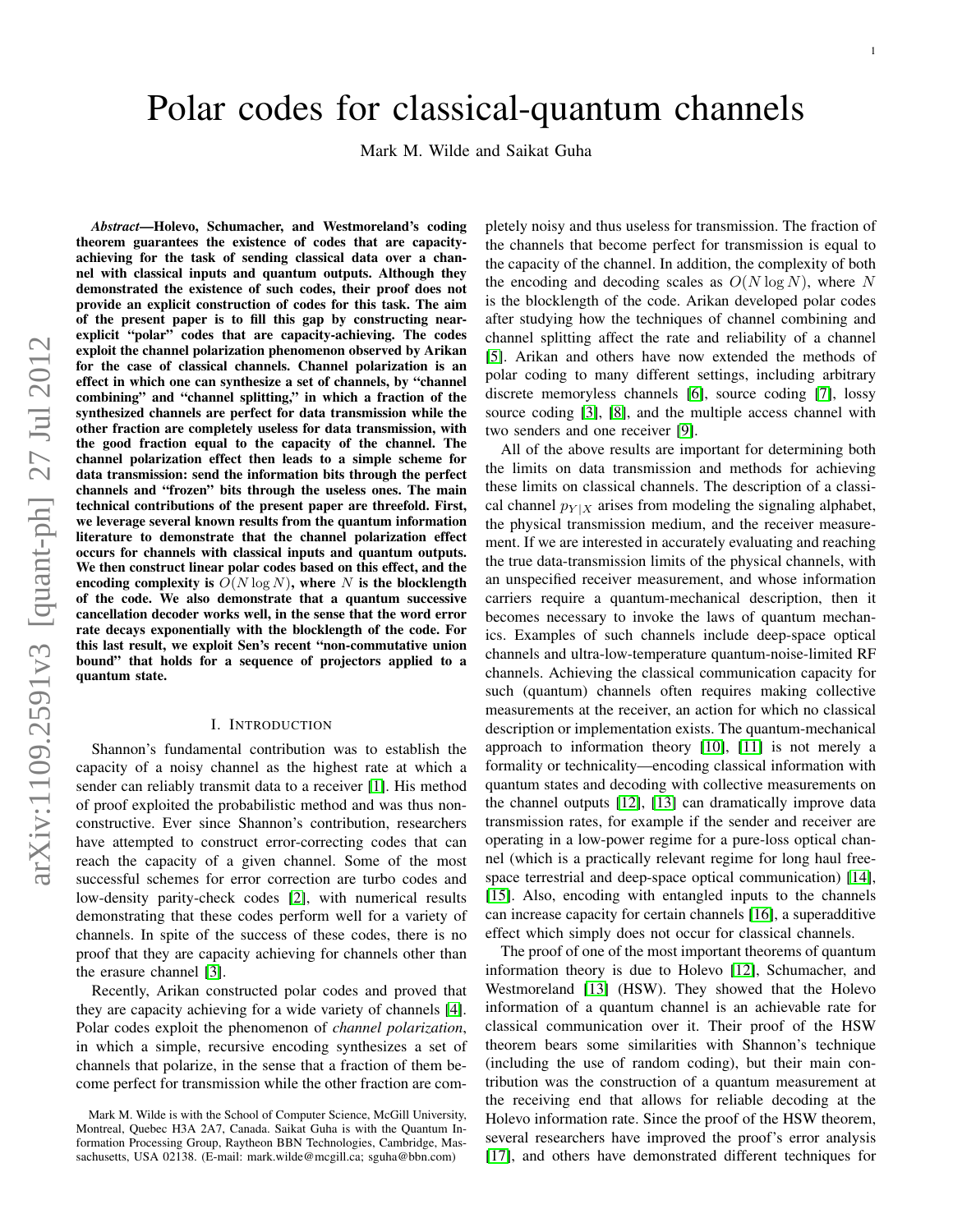achieving the Holevo information [\[18\]](#page-12-17), [\[19\]](#page-12-18), [\[20\]](#page-12-19), [\[21\]](#page-12-20), [\[22\]](#page-12-21). Very recently, Giovannetti *et al*. proved that a sequential decoding approach can achieve the Holevo information [\[23\]](#page-12-22). The sequential decoding approach has the receiver ask, through a series of dichotomic quantum measurements, whether the output of the channel was the first codeword, the second codeword, etc. (this approach is similar in spirit to a classical "jointly-typical" decoder [\[24\]](#page-12-23)). As long as the rate of the code is less than the Holevo information, then this sequential decoder will correctly identify the transmitted codeword with asymptotically negligible error probability. Sen recently simplified the error analysis of this sequential decoding approach (rather significantly) by introducing a "non-commutative union bound" in order to bound the error probability of quantum sequential decoding [\[25\]](#page-12-24).

In spite of the large amount of effort placed on proving that the Holevo information is achievable, there has been relatively little work on devising explicit codes that approach the Holevo information rate.<sup>[1](#page-2-0)</sup> The aim of the present paper is to fill this gap by generalizing the polar coding approach to quantum channels. In doing so, we construct the first explicit class of linear codes that approach the Holevo information rate with asymptotically small error probability.

The main technical contributions of the present paper are as follows:

- 1) We characterize *rate* with the symmetric Holevo information [\[27\]](#page-12-25), [\[12\]](#page-12-11), [\[10\]](#page-12-9), [\[11\]](#page-12-10) and *reliability* with the fidelity [\[28\]](#page-12-26), [\[29\]](#page-12-27), [\[10\]](#page-12-9), [\[11\]](#page-12-10) between channel outputs corresponding to different classical inputs. These parameters generalize the symmetric Shannon capacity and the Bhattacharya parameter [\[4\]](#page-12-3), respectively, to the quantum case. We demonstrate that the symmetric Holevo information and the fidelity polarize under a recursive channel transformation similar to Arikan's [\[4\]](#page-12-3), by exploiting Arikan's proof ideas [\[4\]](#page-12-3) and several tools from the quantum information literature [\[30\]](#page-12-28), [\[31\]](#page-12-29), [\[32\]](#page-12-30), [\[10\]](#page-12-9), [\[33\]](#page-12-31), [\[11\]](#page-12-10).
- 2) The second contribution of ours is the generalization of Arikan's successive cancellation decoder [\[4\]](#page-12-3) to the quantum case. We exploit ideas from quantum hypothesis testing [\[34\]](#page-12-32), [\[35\]](#page-12-33), [\[36\]](#page-12-34), [\[37\]](#page-12-35), [\[38\]](#page-12-36) in order to construct the quantum successive cancellation decoder, and we use Sen's recent "non-commutative union bound" [\[25\]](#page-12-24) in order to demonstrate that the decoder performs reliably in the limit of many channel uses, while achieving the symmetric Holevo information rate.

The complexity of the encoding part of our polar coding scheme is  $O(N \log N)$  where N is the blocklength of the code (the argument for this follows directly from Arikan's [\[4\]](#page-12-3)). However, we have not yet been able to show that the complexity of the decoding part is  $O(N \log N)$  (as is the case with Arikan's decoder [\[4\]](#page-12-3)). Determining how to simplify the complexity of the decoding part is the subject of ongoing research. For now, we should regard our contribution in this paper as a more explicit method for achieving the Holevo information rate (as compared to those from prior work [\[12\]](#page-12-11), [\[13\]](#page-12-12), [\[18\]](#page-12-17), [\[19\]](#page-12-18), [\[20\]](#page-12-19), [\[21\]](#page-12-20)).

One might naively think from a casual glance at our paper that Arikan's results [\[4\]](#page-12-3) directly apply to our quantum scenario here, but this is not the case. If one were to impose single-symbol detection on the outputs of the quantum channels,<sup>[2](#page-2-1)</sup> such a procedure would induce a classical channel from input to output. In this case, Arikan's results do apply in that they can attain the Shannon capacity of this induced classical channel.

However, the Shannon capacity of the best single-symbol detection strategy may be far below the Holevo limit [\[14\]](#page-12-13), [\[15\]](#page-12-14). Attaining the Holevo information rate generally requires the receiver to perform collective measurements (physical detection of the quantum state of the entire codeword that may not be realizable by detecting single symbols one at a time). We should stress that what we are doing in this paper is different from a naive application of Arikan's results. First, our polar coding rule depends on a quantum parameter, the fidelity, rather than the Bhattacharya distance (a classical parameter). The polar coding rule is then different from Arikan's, and we would thus expect a larger fraction of the channels to be "good" channels than if one were to impose a single-symbol measurement and exploit Arikan's polar coding rule with the Bhattacharya distance. Second, the quantum measurements in our quantum successive cancellation decoder are collective measurements performed on all of the channel outputs. Were it not so, then our polar coding scheme would not achieve the Holevo information rate in general.

We organize the rest of the paper as follows. The next section provides an overview of polar coding for classicalquantum channels (channels with classical inputs and quantum outputs). This overview states the main concepts and the important theorems, while saving their proofs for later in the paper. The main concepts include channel combining, channel splitting, channel polarization, rate of polarization, quantum successive cancellation decoding, and polar code performance. Section [III](#page-6-0) gives more detail on how recursive channel combining and splitting lead to transformation of rate and reliability in the direction of polarization. Section [IV](#page-8-0) proves that channel polarization occurs under the transformations given in Section [III](#page-6-0) (the proofs in Section [IV](#page-8-0) are identical to Arikan's [\[4\]](#page-12-3) because they merely exploit his martingale approach). We prove in Section [V](#page-8-1) that the performance of the polar coding scheme is good, by analyzing the error probability under quantum successive cancellation decoding. We finally conclude in Section [VI](#page-9-0) with a summary and some open questions.

<span id="page-2-0"></span><sup>&</sup>lt;sup>1</sup>This is likely due to the large amount of effort that the quantum information community has put towards *quantum* error correction [\[26\]](#page-12-37), which is important for the task of transmitting quantum bits over a noisy quantum channel or for building a fault-tolerant quantum computer. Also, there might be a general belief that classical coding strategies would extend easily for sending classical information over quantum channels, but this is not the case given that collective measurements on channel outputs are required to achieve the Holevo information rate and the classical strategies do not incorporate these collective measurements.

<span id="page-2-1"></span><sup>&</sup>lt;sup>2</sup>For instance, all known conventional optical receivers are single-symbol detectors. They detect each modulated pulse individually, followed by classical postprocessing.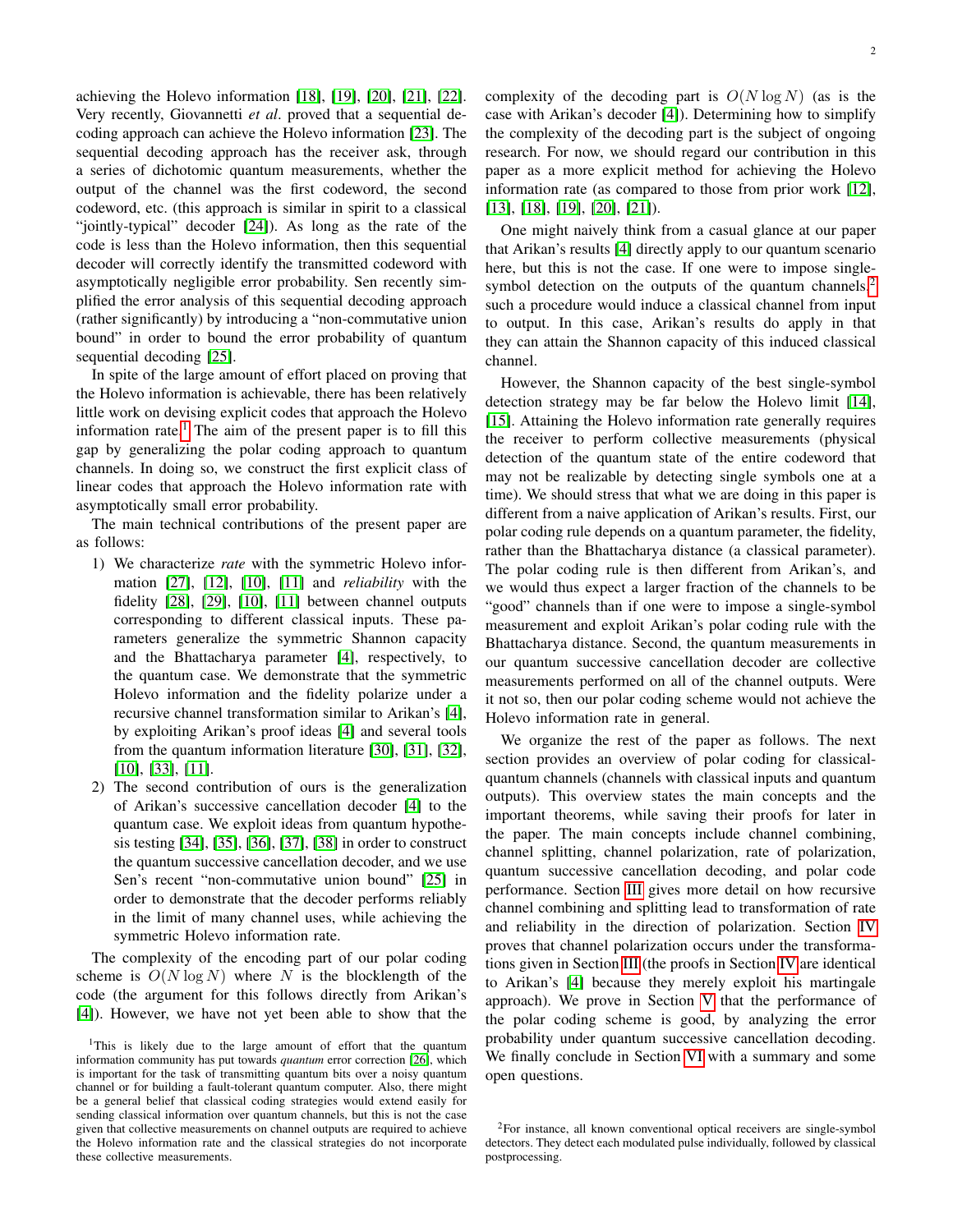#### II. OVERVIEW OF RESULTS

Our setting involves a classical-quantum channel  $W$  with a classical input x and a quantum output  $\rho_x$ :

$$
W: x \to \rho_x,
$$

where  $x \in \{0, 1\}$  and  $\rho_x$  is a unit trace, positive operator called a *density operator*. We can associate a probability distribution and a classical label with the states  $\rho_0$  and  $\rho_1$  by writing the following *classical-quantum state* [\[11\]](#page-12-10):

$$
\rho^{XB} \equiv \frac{1}{2}|0\rangle\langle 0|^X \otimes \rho_0^B + \frac{1}{2}|1\rangle\langle 1|^X \otimes \rho_1^B.
$$

Two important parameters for characterizing any classical-quantum channel are its rate and reliability.<sup>[3](#page-3-0)</sup> We define the rate in terms of the channel's symmetric Holevo information  $I(W)$  where

$$
I(W) \equiv I(X;B)_{\rho}.
$$

 $I(X;B)$ <sub>ρ</sub> is the quantum mutual information of the state  $\rho^{XB}$ , defined as

$$
I(X;B)_{\rho} \equiv H(X)_{\rho} + H(B)_{\rho} - H(XB)_{\rho},
$$

and the von Neumann entropy  $H(\sigma)$  of any density operator  $\sigma$  is defined as

$$
H(\sigma) \equiv -\text{Tr}\{\sigma \log_2 \sigma\}.
$$

(Observe that the von Neumann entropy of  $\sigma$  is equal to the Shannon entropy of its eigenvalues.) It is also straightforward to verify that

$$
I(W) = H((\rho_0^B + \rho_1^B)/2) - H(\rho_0^B)/2 - H(\rho_1^B)/2.
$$

The symmetric Holevo information is non-negative by concavity of von Neumann entropy, and it can never exceed one if the system  $X$  is a classical binary system (as is the case for the classical-quantum state  $\rho^{XB}$ ). Additionally, the symmetric Holevo information is equal to zero if there is no correlation between  $X$  and  $B$ . It is equal to the capacity of the channel  $W$  for transmitting classical bits over it if the input prior distribution is restricted to be uniform [\[12\]](#page-12-11), [\[13\]](#page-12-12). It also generalizes the symmetric capacity [\[4\]](#page-12-3) to the quantum setting given above.

We define the reliability of the channel  $W$  as the fidelity between the states  $\rho_0$  and  $\rho_1$  [\[28\]](#page-12-26), [\[29\]](#page-12-27), [\[10\]](#page-12-9), [\[11\]](#page-12-10):

$$
F(\rho_0, \rho_1) \equiv \|\sqrt{\rho_0}\sqrt{\rho_1}\|_1^2,
$$

where  $||A||_1$  is the nuclear norm of the operator A:

$$
||A||_1 = \text{Tr}\Big\{\sqrt{A^{\dagger}A}\Big\}.
$$

Let  $F(W)$  denote the reliability of the channel W:

$$
F(W) \equiv F(\rho_0, \rho_1).
$$

The fidelity is equal to a number between zero and one, and it characterizes how "close" two quantum states are to one another. It is equal to zero if and only if there exists a quantum measurement that can perfectly distinguish the states, and it



<span id="page-3-2"></span>Fig. 1. The channel  $W_2$  synthesized from the first level of recursion. Thick lines denote classical systems while thin lines denote quantum systems (this is our convention for the other figures as well). The depicted gate acting on the channel input is a classical controlled-NOT (CNOT) gate, where the filled-in circle acts on the source bit and the other circle acts on the target bit. Its truth table is  $(u_1, u_2) \to (u_1 \oplus u_2, u_2)$ .

is equal to one if the states are indistinguishable by any measurement [\[10\]](#page-12-9), [\[11\]](#page-12-10). The fidelity generalizes the Bhattacharya parameter used in the classical setting [\[4\]](#page-12-3). Naturally, we would expect the channel W to be perfectly reliable if  $F(W) = 0$  and completely unreliable if  $F(W) = 1$ . The fidelity also serves as a coarse bound on the probability of error in discriminating the states  $\rho_0$  and  $\rho_1$  [\[37\]](#page-12-35), [\[39\]](#page-12-38).

We would expect the symmetric Holevo information  $I(W) \approx 1$  if and only if the channel's fidelity  $F(W) \approx 0$ and vice versa:  $I(W) \approx 0 \Leftrightarrow F(W) \approx 1$ . The following proposition makes this intuition rigorous, and it serves as a generalization of Arikan's first proposition regarding the relationship between rate and reliability. We provide its proof in the appendix.

<span id="page-3-3"></span>*Proposition 1:* For any binary input classical-quantum channel of the above form, the following bounds hold

<span id="page-3-4"></span>
$$
I(W) \ge \log_2\left(\frac{2}{1 + \sqrt{F(W)}}\right),\tag{1}
$$

<span id="page-3-5"></span>
$$
I(W) \le \sqrt{1 - F(W)}.
$$
 (2)

#### *A. Channel Polarization*

The channel polarization phenomenon occurs after synthesizing a set of N classical-quantum channels  $\{W_N^{(i)}: 1 \leq$  $i \leq N$  from N independent copies of the classical-quantum channel W. The effect is known as "polarization" because a fraction of the channels  $W_N^{(i)}$  become perfect for data trans-mission,<sup>[4](#page-3-1)</sup> in the sense that  $I(W_N^{(i)}) \approx 1$  for the channels in this fraction, while the channels in the complementary fraction become completely useless in the sense that  $I(W_N^{(i)}) \approx 0$  in the limit as  $N$  becomes large. Also, the fraction of channels that do not exhibit polarization vanishes as  $N$  becomes large. One can induce the polarization effect by means of channel combining and channel splitting.

*1) Channel Combining:* The channel combining phase takes copies of a classical-quantum channel W and builds from them an N-fold classical-quantum channel  $W_N$  in a recursive way, where N is any power of two:  $N = 2<sup>n</sup>$ ,  $n \ge 0$ . The zeroth level of recursion merely sets  $W_1 \equiv W$ . The first level

<span id="page-3-0"></span> $3$ We are using the same terminology as Arikan [\[4\]](#page-12-3).

<span id="page-3-1"></span><sup>&</sup>lt;sup>4</sup>One cannot expect to transmit more than one classical bit over a perfect qubit channel due to Holevo's bound [\[27\]](#page-12-25).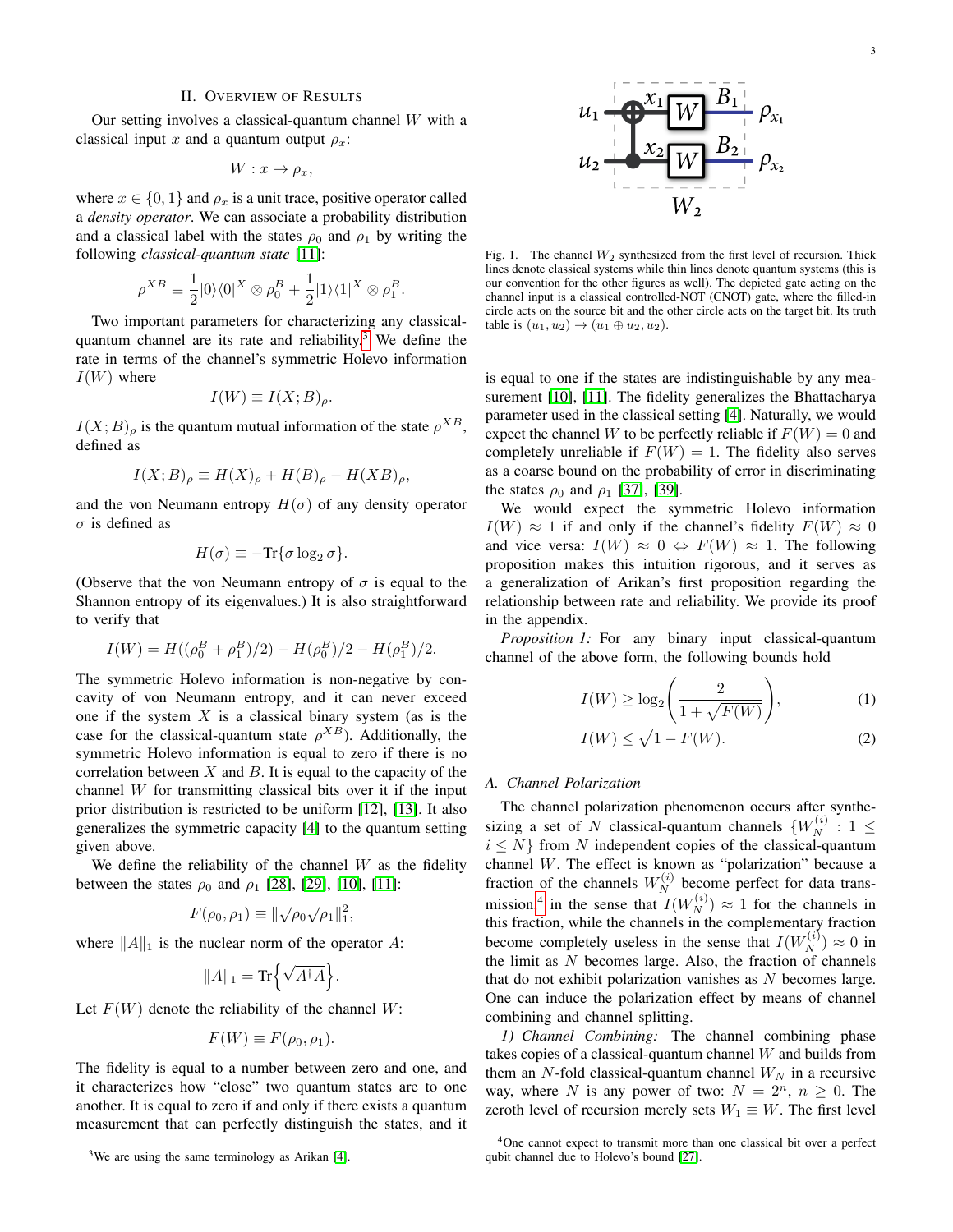

<span id="page-4-0"></span>Fig. 2. The second level of recursion in the channel combining phase.

of recursion combines two copies of  $W_1$  and produces the channel  $W_2$ , defined as

<span id="page-4-3"></span>
$$
W_2: u_1u_2 \to W_2^{B_1B_2}(u_1, u_2), \tag{3}
$$

where

$$
W_2^{B_1B_2}(u_1, u_2) \equiv \rho_{u_1 \oplus u_2}^{B_1} \otimes \rho_{u_2}^{B_2}.
$$

Figure [1](#page-3-2) depicts this first level of recursion.

The second level of recursion takes two copies of  $W_2$  and produces the channel  $W_4$ :

$$
W_4: u_1 u_2 u_3 u_4 \to W_4^{B_1 B_2 B_3 B_4}(u_1, u_2, u_3, u_4), \quad (4)
$$

where

$$
W_4^{B_1 B_2 B_3 B_4}(u_1, u_2, u_3, u_4)
$$
  
\n
$$
\equiv W_2^{B_1 B_2}(u_1 \oplus u_2, u_3 \oplus u_4) \otimes W_2^{B_3 B_4}(u_2, u_4),
$$

so that

$$
W_4^{B_1 B_2 B_3 B_4}(u_1, u_2, u_3, u_4)
$$
  
=  $\rho_{u_1 \oplus u_2 \oplus u_3 \oplus u_4}^{B_1} \otimes \rho_{u_3 \oplus u_4}^{B_2} \otimes \rho_{u_2 \oplus u_4}^{B_3} \otimes \rho_{u_4}^{B_4}.$ 

Figure [2](#page-4-0) depicts the second level of recursion.

The operation  $R_4$  in Figure [2](#page-4-0) is a permutation that takes  $(u_1, u_2, u_3, u_4) \rightarrow (u_1, u_3, u_2, u_4)$ . One can then readily check that the mapping from the row vector  $u_1^4$  to the channel inputs  $x_1^4$  is a linear map given by  $x_1^4 = u_1^4 G_4$  with

$$
G_4 \equiv \begin{bmatrix} 1 & 0 & 0 & 0 \\ 1 & 0 & 1 & 0 \\ 1 & 1 & 0 & 0 \\ 1 & 1 & 1 & 1 \end{bmatrix}.
$$

The general recursion at the  $n<sup>th</sup>$  level is to take two copies of  $W_{N/2}$  and synthesize a channel  $W_N$  from them. The first part is to transform the input sequence  $u^N$  according to the following rule for all  $i \in \{1, \ldots, N/2\}$ :

$$
s_{2i-1} = u_{2i-1} \oplus u_{2i},
$$
  

$$
s_{2i} = u_{2i}.
$$

The next part of the transformation is a "reverse shuffle"  $R_N$ that performs the transformation:

$$
(s_1, s_2, s_3, s_4, \ldots, s_{N-1}, s_N)
$$
  
 $\rightarrow (s_1, s_3, \ldots, s_{N-1}, s_2, s_4, \ldots, s_N).$ 

The resulting bit sequence is the input to the two copies of  $W_{N/2}$ .

The overall transformation on the input sequence  $u^N$  is a linear transformation given by  $x^N = u^N G_N$  where

<span id="page-4-1"></span>
$$
G_N = B_N F^{\otimes n},\tag{5}
$$

where

$$
F \equiv \begin{bmatrix} 1 & 0 \\ 1 & 1 \end{bmatrix},
$$

and  $B_N$  is a permutation matrix known as a "bit-reversal" operation [\[4\]](#page-12-3).

*2) Channel Splitting:* The channel splitting phase consists of taking the channels  $W_N$  induced by the transformation  $G_N$ and defining new channels  $W_N^{(i)}$  from them. Let  $\rho_{u^N}$  denote the output of the channel  $W_N$  when inputting the bit sequence  $u^N$ . We define the i<sup>th</sup> split channel  $W_N^{(i)}$  as follows:

<span id="page-4-2"></span>
$$
W_N^{(i)}: u_i \to \rho_{(i), u_i}^{U_1^{i-1}B^N}, \tag{6}
$$

where

$$
\rho_{(i),u_i}^{U_1^{i-1}B^N} \equiv \sum_{u_1^{i-1}} \frac{1}{2^{i-1}} |u_1^{i-1}\rangle \langle u_1^{i-1}|^{U_1^{i-1}} \otimes \overline{\rho}_{u_1^i}^{B^N}, \quad (7)
$$

$$
\overline{\rho}_{u_1^i}^{B^N} \equiv \sum_{u_{i+1}^N} \frac{1}{2^{N-i}} \rho_{u^N}^{B^N}.
$$
\n(8)

We can also write as an alternate notation

<span id="page-4-5"></span>
$$
W_N^{(i)}(u_i) = \rho_{(i),u_i}^{U_1^{i-1}B^N}.
$$

These channels have the same interpretation as Arikan's split channels [\[4\]](#page-12-3)—they are the channels induced by a "genieaided" quantum successive cancellation decoder, in which the  $i<sup>th</sup>$  decision measurement estimates  $u_i$  given that the channel output  $\rho_{u^N}^{B^N}$  is available, after observing the previous bits  $u_1^{i-1}$ correctly, and if the distribution over  $u_{i+1}^N$  is uniform. These split channels arise in our analysis of the error probability for quantum successive cancellation decoding.

*3) Channel Polarization:* Our channel polarization theorem below is similar to Arikan's Theorem 1 [\[4\]](#page-12-3), though ours applies for classical-quantum channels with binary inputs and quantum outputs:

<span id="page-4-4"></span>*Theorem 2 (Channel Polarization):* The classical-quantum channels  $W_N^{(i)}$  synthesized from the channel  $W^{\otimes N}$  polarize, in the sense that the fraction of indices  $i \in \{1, \ldots, N\}$  for which  $I(W_N^{(i)}) \in (1 - \delta, 1]$  goes to the symmetric Holevo information  $I(W)$  and the fraction for which  $I(W_N^{(i)}) \in [0, \delta)$ goes to  $1 - I(W)$  for any  $\delta \in (0, 1)$  as N goes to infinity through powers of two.

The proof of the above theorem is identical to Arikan's proof with a martingale approach [\[4\]](#page-12-3). For completeness, we provide a brief proof in Section [IV.](#page-8-0)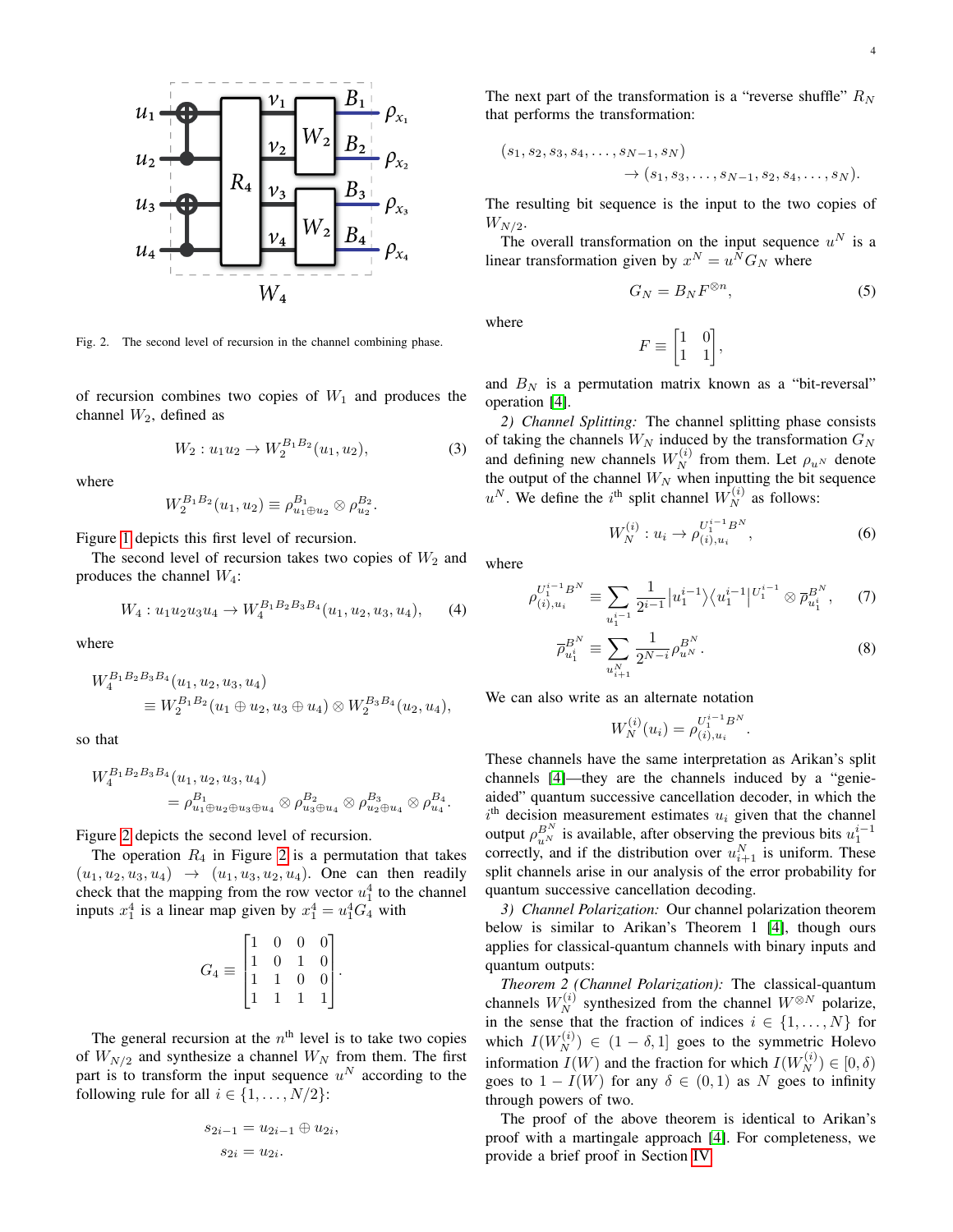*4) Rate of Polarization:* It is important to characterize the speed with which the polarization phenomenon comes into play for the purpose of proving this paper's polar coding theorem. We exploit the fidelity  $F(W^{(i)})$  of the split channels in order to characterize the rate of polarization:

<span id="page-5-4"></span>
$$
F(W_N^{(i)}) \equiv F(\rho_{(i),0}^{U_1^{i-1}B^N}, \rho_{(i),1}^{U_1^{i-1}B^N}).
$$
\n(9)

The theorem below exploits the exponential convergence results of Arikan and Telatar [\[40\]](#page-12-39), which improved upon Arikan's original convergence results [\[4\]](#page-12-3) (note that we could also use the more general results in Ref. [\[41\]](#page-12-40)):

<span id="page-5-1"></span>*Theorem 3 (Rate of Polarization):* Given any classicalquantum channel W with  $I(W) > 0$ , any  $R < I(W)$ , and any constant  $\beta$  < 1/2, there exists a sequence of sets  $\mathcal{A}_N \subset \{1, \ldots, N\}$  with  $|\mathcal{A}_N| \geq NR$  such that

$$
\sum_{i \in \mathcal{A}_N} \sqrt{F(W_N^{(i)})} = o(2^{-N^{\beta}}).
$$

Conversely, suppose that  $R > 0$  and  $\beta > 1/2$ . Then for any sequence of sets  $A_N \subset \{1, ..., N\}$  with  $|A_N| \geq NR$ , the following result holds

$$
\max\bigg\{\sqrt{F(W_N^{(i)})}:i\in\mathcal{A}_N\bigg\}=\omega(2^{-N^{\beta}}).
$$

The proof of this theorem exploits our results in Section [III](#page-6-0) and Theorem 1 of Ref. [\[40\]](#page-12-39).

#### *B. Polar Coding*

The idea behind polar coding is to exploit the polarization effect for the construction of a capacity-achieving code. The sender should transmit the information bits only through the split channels  $W_N^{(i)}$  for which the reliability parameter  $F(W_N^{(i)})$  is close to zero. In doing so, the sender and receiver can achieve the symmetric Holevo information  $I(W)$  of the channel W.

*1) Coset Codes:* Polar codes arise from a special class of codes that Arikan calls " $G_N$ -coset codes" [\[4\]](#page-12-3). These  $G_N$ coset codes are given by the following mapping from the input sequence  $u^N$  to the channel input sequence  $x^N$ :

$$
x^N = u^N G_N,
$$

where  $G_N$  is the encoding matrix defined in [\(5\)](#page-4-1). Suppose that A is some subset of  $\{1, \ldots, N\}$ . Then we can write the above transformation as follows:

<span id="page-5-0"></span>
$$
x^N = u_{\mathcal{A}} G_N(\mathcal{A}) \oplus u_{\mathcal{A}^c} G_N(\mathcal{A}^c), \tag{10}
$$

where  $G_N(\mathcal{A})$  denotes the submatrix of  $G_N$  constructed from the rows of  $G_N$  with indices in A and  $\oplus$  denotes vector binary addition.

Suppose that we fix the set A and the bit sequence  $u_{A^c}$ . The mapping in [\(10\)](#page-5-0) then specifies a transformation from the bit sequence  $u_A$  to the channel input sequence  $x^N$ . This mapping is equivalent to a linear encoding for a code that Arikan calls a  $G_N$ -coset code where the sequence  $u_{\mathcal{A}^c}G_N(\mathcal{A}^c)$  identifies the coset. We can fully specify a coset code by the parameter vector  $(N, K, A, u_{A<sup>c</sup>})$  where N is the length of the code,  $K =$ 

 $|A|$  is the number of information bits, A is a set that identifies the indices for the information bits, and  $u_{A<sup>c</sup>}$  is the vector of frozen bits. The polar coding rule specifies a way to choose the indices for the information bits based on the channel over which the sender is transmitting data.

*2) A Quantum Successive Cancellation Decoder:* The specification of the quantum successive cancellation decoder is what mainly distinguishes Arikan's polar codes for classical channels from ours developed here for classical-quantum channels. Let us begin with a  $G_N$ -coset code with parameter vector  $(N, K, A, u_{A<sup>c</sup>})$ . The sender encodes the information bit vector  $u_A$  along with the frozen vector  $u_{A<sup>c</sup>}$  according to the transformation in [\(10\)](#page-5-0). The sender then transmits the encoded sequence  $x^N$  through the classical-quantum channel, leading to a state  $\rho_{x_1} \otimes \cdots \otimes \rho_{x_N}$ , which is equivalent to a state  $\rho_{u^N}$  up to the transformation  $G_N$ . It is then the goal of the receiver to perform a sequence of quantum measurements on the state  $\rho_{u}N$ in order to determine the bit sequence  $u^N$ . We are assuming that the receiver has full knowledge of the frozen vector  $u_{A<sup>c</sup>}$ so that he does not make mistakes when decoding these bits.

Corresponding to the split channels  $W_N^{(i)}$  in [\(6\)](#page-4-2) are the following projectors that can attempt to decide whether the input of the  $i^{\text{th}}$  split channel is zero or one:

$$
\Pi_{(i),0}^{U_1^{i-1}B^N} \equiv \left\{ \sqrt{\rho_{(i),0}^{U_1^{i-1}B^N}} - \sqrt{\rho_{(i),1}^{U_1^{i-1}B^N}} \ge 0 \right\},\newline \Pi_{(i),1}^{U_1^{i-1}B^N} \equiv I - \Pi_{(i),0}^{U_1^{i-1}B^N} \\
= \left\{ \sqrt{\rho_{(i),0}^{U_1^{i-1}B^N}} - \sqrt{\rho_{(i),1}^{U_1^{i-1}B^N}} < 0 \right\},\newline
$$

where  $\sqrt{A}$  denotes the square root of a positive operator A,  ${B \geq 0}$  denotes the projector onto the positive eigenspace of a Hermitian operator B, and  ${B < 0}$  denotes the projection onto the negative eigenspace of B. After some calculations, we can readily see that

$$
\Pi_{(i),0}^{U_1^{i-1}B^N} = \sum_{u_1^{i-1}} |u_1^{i-1}\rangle \langle u_1^{i-1}|^{U_1^{i-1}} \otimes \Pi_{(i),u_1^{i-1}0}^{B^N}, \qquad (11)
$$

$$
\Pi_{(i),1}^{U_1^{i-1}B^N} = \sum_{u_1^{i-1}} |u_1^{i-1}\rangle \langle u_1^{i-1}|^{U_1^{i-1}} \otimes \Pi_{(i),u_1^{i-1}1}^{B^N},\qquad(12)
$$

where

<span id="page-5-3"></span><span id="page-5-2"></span>
$$
\begin{array}{l} {\Pi_{{(i)},u_1^{i-1}0}^{B^N}} \equiv \Big\{ {\sqrt \overline \rho _{{u_1^{i - 1}0}}^{B^N}} - \sqrt \overline \rho _{{u_1^{i - 1}1}}^{B^N}} \ge 0 \Big\},\\ {\Pi_{{(i)},u_1^{i - 1}1}^{B^N}} \equiv \Big\{ {\sqrt \overline \rho _{{u_1^{i - 1}0}}^{B^N}} - \sqrt \overline \rho _{{u_1^{i - 1}1}}^{B^N}} < 0 \Big\}. \end{array}
$$

The above observations lead to a method for a successive cancellation decoder similar to Arikan's [\[4\]](#page-12-3), with the following decoding rule:

$$
\hat{u}_i = \begin{cases} u_i & \text{if } i \in \mathcal{A}^c \\ h(\hat{u}_1^{i-1}) & \text{if } i \in \mathcal{A} \end{cases}
$$

where  $h(\hat{u}_1^{i-1})$  is the outcome of the following  $i^{\text{th}}$  measurement on the output of the channel (after  $i - 1$  measurements have already been performed):

$$
\left\{\Pi^{B^N}_{(i),\hat{u}_1^{i-1}0},\Pi^{B^N}_{(i),\hat{u}_1^{i-1}1}\right\}.
$$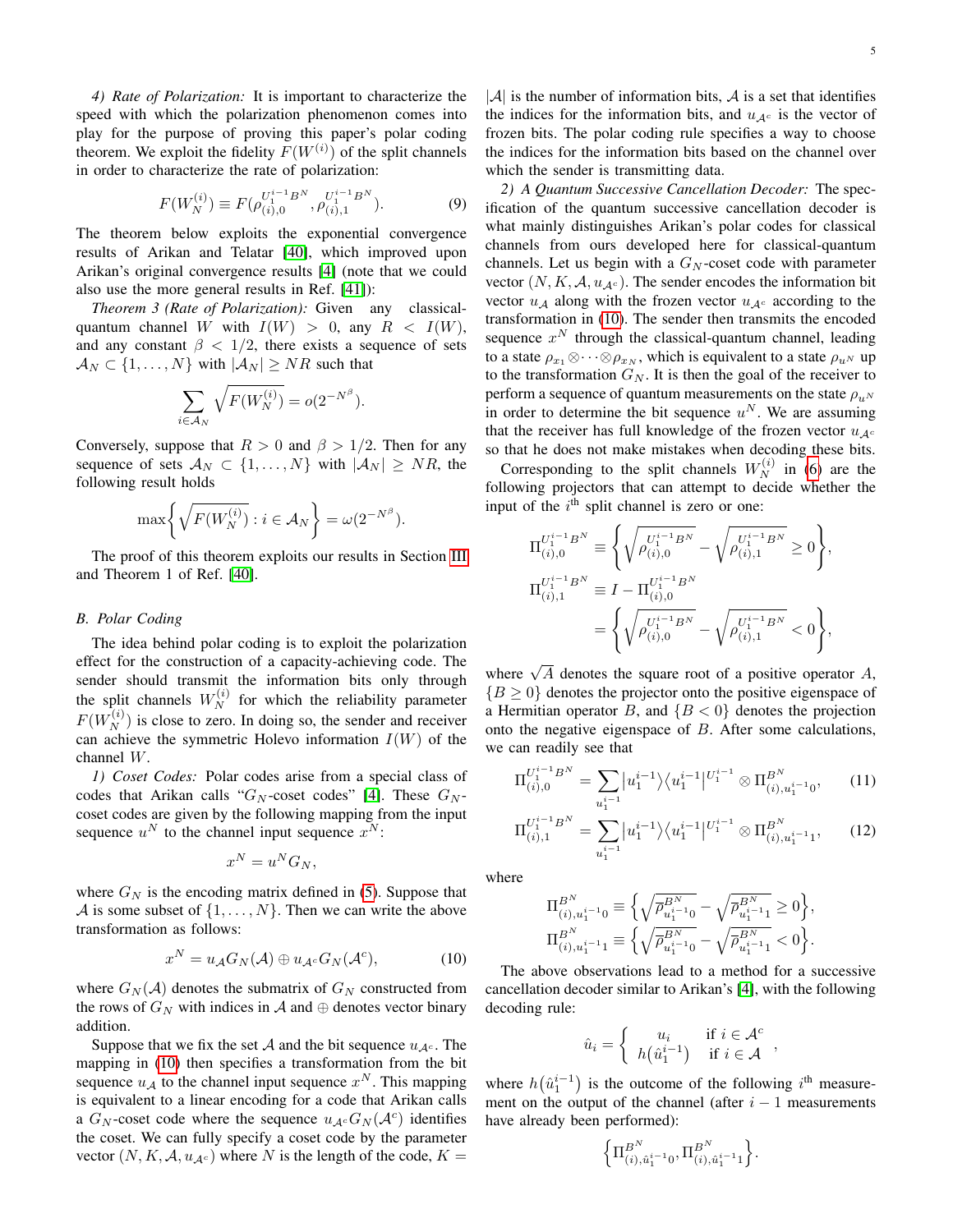We are assuming that the measurement device outputs "0" if the outcome  $\Pi_{(i), \hat{u}_1^{i-1}0}^{\bar{B}^N}$  occurs and it outputs "1" otherwise. (Note that we can set  $\Pi_{(i), \hat{u}_1^{i-1} u_i}^{B^N} = I$  if the bit  $u_i$  is a frozen bit.) The above sequence of measurements for the whole bit stream  $u^N$  corresponds to a positive operator-valued measure (POVM)  $\{\Lambda_{n^N}\}\$  where

$$
\Lambda_{u^N} \equiv \Pi_{(1),u_1}^{B^N} \cdots \Pi_{(i),u_1^{i-1}u_1}^{B^N} \cdots
$$

$$
\cdots \Pi_{(N),u_1^{N-1}u_N}^{B^N} \cdots \Pi_{(i),u_1^{i-1}u_i}^{B^N} \cdots \Pi_{(1),u_1}^{B^N},
$$

$$
\sum_{u_{\mathcal{A}}} \Lambda_{u^N} = I^{B^N}.
$$

The above decoding strategy is suboptimal in two regards. First, the decoder assumes that the future bits are unknown (and random) even if the receiver has full knowledge of the future frozen bits (this suboptimality is similar to the suboptimality of Arikan's decoder [\[4\]](#page-12-3)). Second, the measurement operators for making a decision are suboptimal as well because we choose them to be projectors onto the positive eigenspace of the difference of the *square roots* of two density operators. The optimal bitwise decision rule is to choose these operators to be the Helstrom-Holevo projector onto the positive eigenspace of the difference of two density operators [\[34\]](#page-12-32), [\[35\]](#page-12-33). Having our quantum successive cancellation decoder operate in these two different suboptimal ways allows for us to analyze its performance easily (though, note that we could just as well have used Helstrom-Holevo measurements to obtain bounds on the error probability). This suboptimality is asymptotically negligible because the symmetric Holevo information is still an achievable rate for data transmission even for the above choice of measurement operators.

*3) Polar Code Performance:* The probability of error  $P_e(N, K, \mathcal{A}, u_{\mathcal{A}^c})$  for code length N, number K of information bits, set A of information bits, and choice  $u_{A<sup>c</sup>}$  for the frozen bits is as follows:

$$
P_e(N, K, \mathcal{A}, u_{\mathcal{A}^c})
$$
  
=  $\frac{1}{2^K} \sum_{u_{\mathcal{A}}} \text{Tr}\{(I - \Lambda_{u^N})\rho_{u^N}\}\$   
=  $1 - \frac{1}{2^K} \sum_{u_{\mathcal{A}}} \text{Tr}\{\Lambda_{u^N}\rho_{u^N}\}\$   
=  $1 - \frac{1}{2^K} \sum_{u_{\mathcal{A}}} \text{Tr}\{\Pi_{(N), u_1^{N-1}u_N}^{\mathcal{B}^N} \cdots \Pi_{(i), u_1^{i-1}u_i}^{\mathcal{B}^N} \cdots \}$   
 $\cdots \Pi_{(1), u_1}^{\mathcal{B}^N} \rho_{u^N} \Pi_{(1), u_1}^{\mathcal{B}^N} \cdots \Pi_{(i), u_1^{i-1}u_i}^{\mathcal{B}^N} \cdots \Pi_{(N), u_1^{N-1}u_N}^{\mathcal{B}^N}\},$ 

where we are assuming a particular choice of the bits  $u_{\mathcal{A}^c}$ in the sequence of projectors  $\Pi_{(N),u_1^{N-1}u_N}^{B^N}$   $\cdots$   $\Pi_{(i),u_1^{i-1}}^{B^N}$  $\prod_{i=1}^{n}$  and the convention mentioned before that  $\Pi_{(i),u_1^{i-1}u_i}^{B^N} = I$  if  $u_i$  is a frozen bit. We are also assuming that the sender transmits the information sequence  $u_A$  with uniform probability  $2^{-K}$ . The probability of error  $P_e(N, K, A)$  averaged over all choices of the frozen bits is then

$$
P_e(N, K, \mathcal{A})
$$
  
=  $\frac{1}{2^{N-K}} \sum_{u_{\mathcal{A}^c}} P_e(N, K, \mathcal{A}, u_{\mathcal{A}^c})$   
=  $1 - \frac{1}{2^N} \sum_{u^N} \text{Tr} \Biggl\{ \Pi_{(N), u_1^{N-1} u_N}^{B^N} \cdots \Pi_{(i), u_1^{i-1} u_i}^{B^N} \cdots \cdots \Pi_{(1), u_1 \rho u^N}^{B^N} \Pi_{(1), u_1}^{B^N} \cdots \Pi_{(i), u_1^{i-1} u_i}^{B^N} \cdots \Pi_{(N), u_1^{N-1} u_N}^{B^N} \Biggr\}.$  (13)

One of the main contributions of this paper is the following proposition regarding the average ensemble performance of polar codes with a quantum successive cancellation decoder:

<span id="page-6-1"></span>*Proposition 4:* For any classical-quantum channel W with binary inputs and quantum outputs and any choice of  $(N, K, A)$ , the following bound holds

<span id="page-6-4"></span>
$$
P_e(N, K, \mathcal{A}) \le 2\sqrt{\sum_{i \in \mathcal{A}} \frac{1}{2} \sqrt{F(W_N^{(i)})}}.
$$

Thus, there exists a frozen vector  $u_{A<sup>c</sup>}$  for each  $(N, K, A)$  such that

$$
P_e(N, K, \mathcal{A}, u_{\mathcal{A}^c}) \leq 2\sqrt{\sum_{i \in \mathcal{A}} \frac{1}{2} \sqrt{F(W_N^{(i)})}}.
$$

*4) Polar Coding Theorem:* Proposition [4](#page-6-1) immediately leads to the definition of polar codes for classical-quantum channels:

<span id="page-6-2"></span>*Definition 5 (Polar Code):* A polar code for W is a  $G_N$ coset code with parameters  $(N, K, A, u<sub>A<sup>c</sup></sub>)$  where the information set A is such that  $|A| = K$  and

$$
F(W_N^{(i)}) \leq F(W_N^{(j)}) \text{ for all } i \in \mathcal{A} \text{ and } j \in \mathcal{A}^c.
$$

We can finally state the polar coding theorem for classicalquantum channels. Consider a classical-quantum channel W and a real number  $R \geq 0$ . Let

$$
P_e(N,R) = P_e(N, \lfloor NR \rfloor, \mathcal{A}),
$$

with the information bit set chosen according to the polar coding rule in Definition [5.](#page-6-2) So  $P_e(N, A)$  is the block error probability for polar coding over  $W$  with blocklength  $N$ , rate R, and quantum successive cancellation decoding averaged uniformly over the frozen bits  $u_{A^c}$ .

<span id="page-6-3"></span>*Theorem 6 (Polar Coding Theorem):* For any classicalquantum channel  $W$  with binary inputs and quantum outputs, a fixed  $R < I(W)$ , and  $\beta < 1/2$ , the block error probability  $P_e(N, R)$  satisfies the following bound:

$$
P_e(N,R) = o(2^{-\frac{1}{2}N^{\beta}}).
$$

The polar coding theorem above follows as a straightforward corollary of Theorem [3](#page-5-1) and Proposition [4.](#page-6-1)

#### III. RECURSIVE CHANNEL TRANSFORMATIONS

<span id="page-6-0"></span>This section delves into more detail regarding recursive channel combining and channel splitting. Recall the channel combining in [\(3-](#page-4-3)[5\)](#page-4-1) and the channel splitting in [\(6\)](#page-4-2). These allowed for us to take  $N$  independent copies of a classicalquantum channel  $W^{\otimes N}$  and transform them into the N split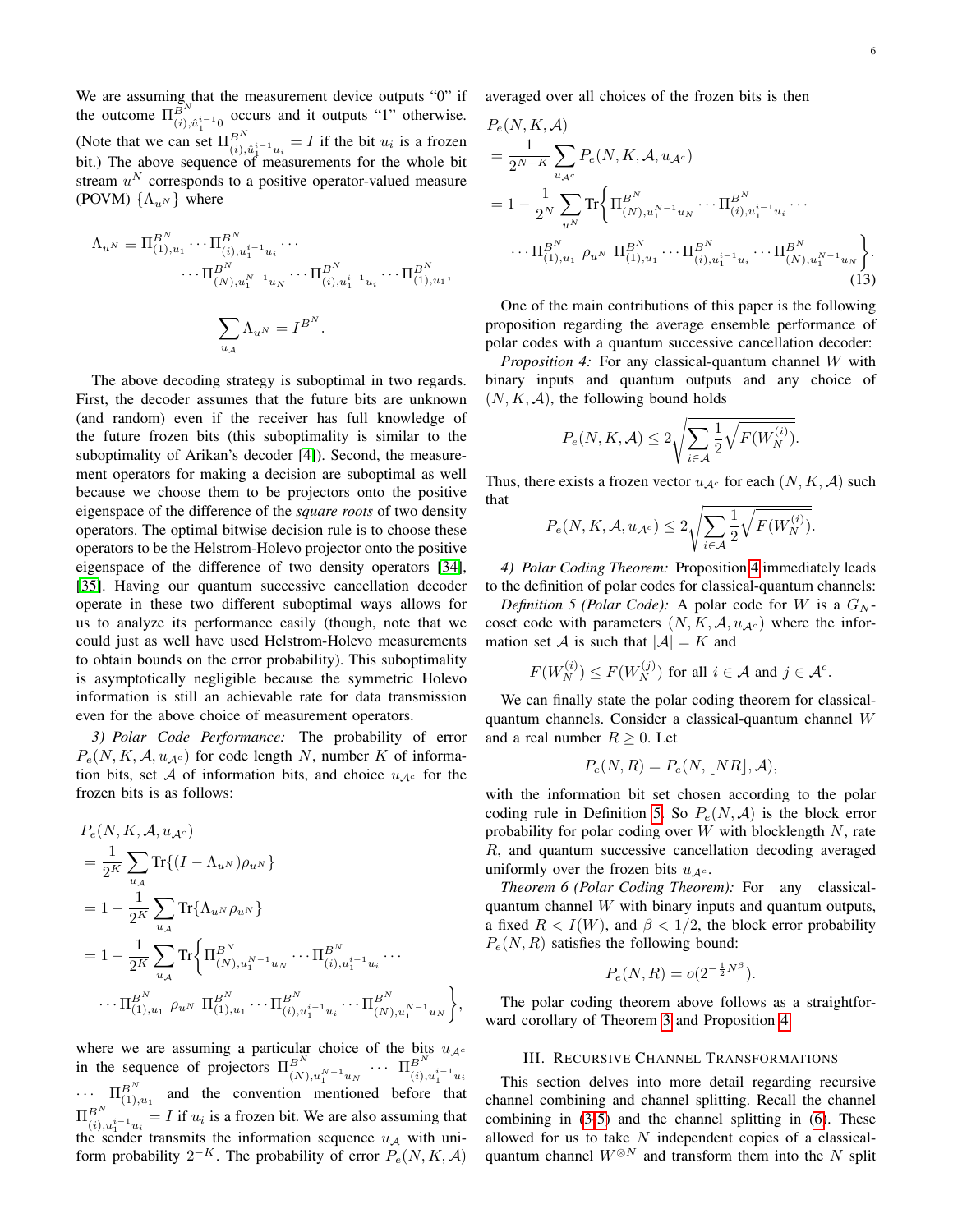



<span id="page-7-0"></span>Fig. 3. The channels  $W^-$  and  $W^+$  induced from channel combining and channel splitting. The channel  $W^-$  with input  $u_1$  is induced by selecting the bit  $U_2$  uniformly at random, passing both  $u_1$  and  $U_2$  through the encoder, and then through the two channel uses. The channel  $W^+$  with input  $u_2$  is induced by selecting  $U_1$  uniformly at random, copying it to another bit (via the classical CNOT gate), sending both  $U_1$  and  $u_2$  through the encoder, and the outputs are the quantum outputs and the bit  $U_1$ .

channels  $W_N^{(1)}$ , ...,  $W_N^{(N)}$ . We show here how to break the channel transformation into a series of single-step transformations. Much of the discussion here parallels Arikan's discussion in Sections II and III of Ref. [\[4\]](#page-12-3).

We obtain a pair of channels  $W^-$  and  $W^+$  from two independent copies of a channel  $W : x \to \rho_x$  by a singlestep transformation if it holds that

$$
W^-: u_1 \to \rho_{u_1}^-,
$$

where

<span id="page-7-4"></span>
$$
\rho_{u_1}^- \equiv \sum_{u_2} \frac{1}{2} \rho_{u_2 \oplus u_1}^{B_1} \otimes \rho_{u_2}^{B_2}.
$$
 (14)

Also, it should hold that

$$
W^+ : u_2 \to \rho_{u_2}^+,
$$

where

$$
\rho_{u_2}^+ \equiv \sum_{u_1} \frac{1}{2} |u_1\rangle \langle u_1|^{U_1} \otimes \rho_{u_2 \oplus u_1}^{B_1} \otimes \rho_{u_2}^{B_2}
$$
(15)  
= 
$$
\left(\sum_{u_1} \frac{1}{2} |u_1\rangle \langle u_1|^{U_1} \otimes \rho_{u_2 \oplus u_1}^{B_1}\right) \otimes \rho_{u_2}^{B_2}.
$$

We use the following notation to denote such a transformation:

 $(W, W) \to (W^-, W^+).$ 

Additionally, we choose the notation  $W^-$  and  $W^+$  so that  $W^-$  denotes the worse channel and  $W^+$  denotes the better channel. Figure [3](#page-7-0) depicts the channels  $W^-$  and  $W^+$ .

Thus, from the above, we can write  $(W, W) \rightarrow$  $(W_2^{(1)}, W_2^{(2)})$  because, by the definition in [\(6\)](#page-4-2), we have

$$
W_2^{(1)}(u_1) = \sum_{u_2} \frac{1}{2} \rho_{u_1 \oplus u_2}^{B_1} \otimes \rho_{u_2}^{B_2},
$$
  

$$
W_2^{(2)}(u_2) = \sum_{u_1} \frac{1}{2} |u_1\rangle\langle u_1|^{U_1} \otimes \rho_{u_1 \oplus u_2}^{B_1} \otimes \rho_{u_2}^{B_2}.
$$

We can actually write more generally

<span id="page-7-1"></span>
$$
(W_N^{(i)}, W_N^{(i)}) \to (W_{2N}^{(2i-1)}, W_{2N}^{(2i)}), \tag{16}
$$

which follows as a corollary to

<span id="page-7-8"></span>*Proposition 7:* For any  $n \geq 0$ ,  $N = 2<sup>n</sup>$ , and  $1 \leq i \leq N$ , it holds that

$$
W_{2N}^{(2i-1)}(u_{2i-1}) = \sum_{u_{2i}} \frac{1}{2} W_N^{(i)}(u_{2i-1} \oplus u_{2i}) \otimes W_N^{(i)}(u_{2i}),
$$
\n(17)

$$
W_{2N}^{(2i)}(u_{2i}) = W_N^{(i)}(u_{2i-1} \oplus u_{2i}) \otimes W_N^{(i)}(u_{2i}), \quad (18)
$$

with  $W_N^{(i)}$  defined in [\(6\)](#page-4-2).

*Proof:* The proof of the above proposition is similar to the proof of Arikan's Proposition 3 [\[4\]](#page-12-3).

We can justify the relationship in [\(16\)](#page-7-1) by observing that [\(17\)](#page-7-2) and [\(18\)](#page-7-3) have the same form as [\(14\)](#page-7-4) and [\(15\)](#page-7-5) with the following substitutions:

<span id="page-7-3"></span><span id="page-7-2"></span>
$$
W \leftarrow W_N^{(i)},
$$
  
\n
$$
W^+ \leftarrow W_{2N}^{(2i)},
$$
  
\n
$$
W^- \leftarrow W_{2N}^{(2i-1)},
$$
  
\n
$$
u_1 \leftarrow u_{2i-1},
$$
  
\n
$$
u_2 \leftarrow u_{2i}.
$$

#### *A. Transformation of Rate and Reliability*

This section considers how both the rate  $I(W_N^{(i)})$  and reliability  $F(W_N^{(i)})$  evolve under the general transformation in [\(16\)](#page-7-1). All proofs of the results in this section appear in the appendix.

<span id="page-7-9"></span>*Proposition 8:* Suppose that  $(W, W) \rightarrow (W^-, W^+)$  for some channels satisfying [\(14](#page-7-4)[-15\)](#page-7-5). Then the following rate conservation and polarizing relations hold

$$
I(W^{-}) + I(W^{+}) = 2I(W), \qquad (19)
$$

<span id="page-7-6"></span>
$$
I(W^-) \le I(W^+). \tag{20}
$$

<span id="page-7-5"></span>We can conclude from the above two relations that

$$
I(W^-) \le I(W) \le I(W^+).
$$

The following proposition states how the reliability evolves under the channel transformation:

<span id="page-7-10"></span>*Proposition 9:* Suppose  $(W, W) \rightarrow (W^-, W^+)$  for some channels satisfying [\(14-](#page-7-4)[15\)](#page-7-5). Then

$$
\sqrt{F(W^+)} = F(W),\tag{21}
$$

$$
\sqrt{F(W^-)} \le 2\sqrt{F(W)} - F(W),\tag{22}
$$

<span id="page-7-7"></span>
$$
F(W^-) \ge F(W) \ge F(W^+). \tag{23}
$$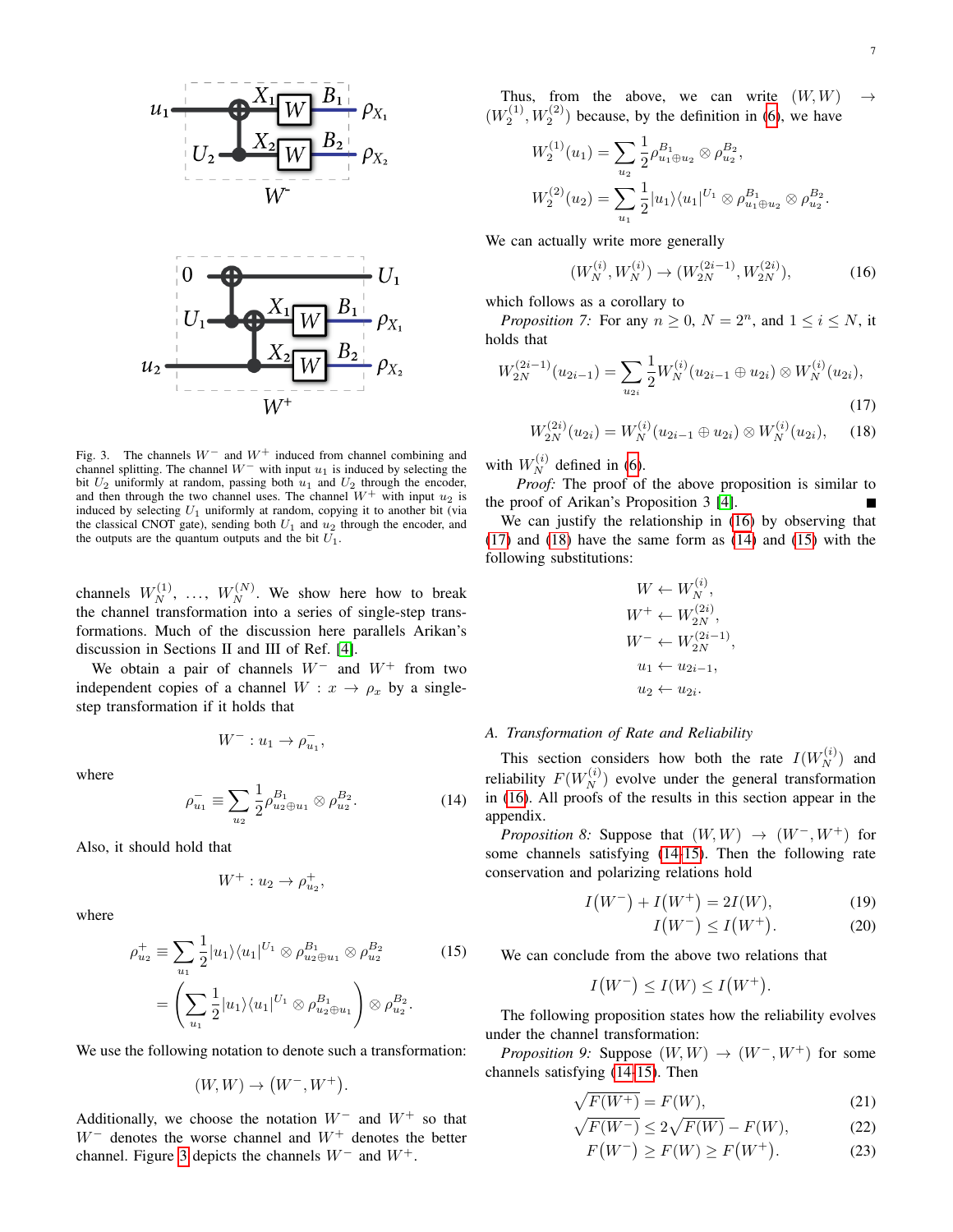By combining [\(21\)](#page-7-6) with [\(22\)](#page-7-7), we observe that the reliability only improves under a single-step transformation:

$$
\sqrt{F(W^-)} + \sqrt{F(W^+)} \le 2\sqrt{F(W)}.
$$

The above propositions for the single-step transformation lead us to the following proposition in the general case:

<span id="page-8-6"></span>*Proposition 10:* For any classical-quantum channel W,  $N = 2^n$ ,  $n \geq 0$ , and  $1 \leq i \leq N$ , the local transformation in [\(16\)](#page-7-1) preserves rate and improves reliability in the following sense:

$$
I(W_{2N}^{(2i-1)}) + I(W_{2N}^{(2i)}) = 2I(W_N^{(i)}),
$$
 (24)

$$
\sqrt{F(W_{2N}^{(2i-1)})} + \sqrt{F(W_{2N}^{(2i)})} \le 2\sqrt{F(W_N^{(i)})}.
$$
 (25)

Channel splitting moves rate and reliability "away from the center":

$$
I(W_{2N}^{(2i-1)}) \le I(W_N^{(i)}) \le I(W_{2N}^{(2i)}),
$$
  

$$
\sqrt{F(W_{2N}^{(2i-1)})} \ge \sqrt{F(W_N^{(i)})} \ge \sqrt{F(W_{2N}^{(2i)})}.
$$

The reliability terms satisfy

$$
\sqrt{F(W_{2N}^{(2i)})} = F(W_N^{(i)}),\tag{26}
$$

$$
\sqrt{F(W_{2N}^{(2i-1)})} \le 2\sqrt{F(W_N^{(i)})} - F(W_N^{(i)}),\tag{27}
$$

and the cumulative rate and reliability satisfy

$$
\sum_{i=1}^{N} I(W_N^{(i)}) = N \ I(W),\tag{28}
$$

$$
\sum_{i=1}^{N} \sqrt{F(W_N^{(i)})} \le N \sqrt{F(W)}.
$$
 (29)

The above proposition follows directly from Propositions [7,](#page-7-8) [8,](#page-7-9) and [9.](#page-7-10) The relations in [\(28\)](#page-8-2) and [\(29\)](#page-8-3) follow from applying [\(24\)](#page-8-4) and [\(25\)](#page-8-5) repeatedly.

#### IV. CHANNEL POLARIZATION

<span id="page-8-0"></span>We are now in a position to prove Theorem [2](#page-4-4) on channel polarization. The idea behind the proof of this theorem is identical to Arikan's proof of his Theorem 1 in Ref. [\[4\]](#page-12-3)—with the relationships in Propositions [8](#page-7-9) and [9](#page-7-10) already established, we can readily exploit the martingale proof technique. Thus, we only provide a brief summary of the proof of Theorem [2](#page-4-4) by following the presentation in Chapter 2 of Ref. [\[3\]](#page-12-2).

Consider the channel  $W_N^{(i)}$ . Let  $b_1 \cdots b_n$  denote an *n*-bit binary expansion of the channel index i and let  $W_{(b_1 \cdots b_n)} =$  $W_N^{(i)}$ . Then we can construct the channel  $W_{(b_1 \cdots b_k)}$  by combining two copies of  $W_{(b_1 \cdots b_{k-1})}$  according to [\(17\)](#page-7-2) if  $b_k = 0$ or by combining two copies of  $W_{(b_1 \cdots b_{k-1})}$  according to [\(18\)](#page-7-3) if  $b_k = 1$ . We repeatedly construct all the way from  $b_1$  until  $b_n$  with the above rule.

Arikan's idea was to represent the channel construction as a random birth process in order to analyze its limiting behavior. In order to do so, we let  $\{B_n : n \geq 1\}$  be a sequence of IID uniform Bernoulli random variables, where we define each over a probability space  $(\Omega, \mathcal{F}, P)$ . Let  $\mathcal{F}_0$  denote the trivial σ-field. Also, let  $\{\mathcal{F}_n : n \geq 1\}$  denote the σ-fields that the random variables  $(B_1, \ldots, B_n)$  generate. We also assume that  $\mathcal{F}_0 \subseteq \mathcal{F}_1 \subseteq \cdots \subseteq \mathcal{F}_n$ . Let  $W_0 = W$  and let  $\{W_n : n \geq 0\}$ denote a sequence of operator-valued random variables that forms a tree process where  $W_{n+1}$  is constructed from two copies of  $W_n$  according to [\(17\)](#page-7-2) if  $B_n = 0$  and according to [\(18\)](#page-7-3) if  $B_n = 1$ . The output space of the operator-valued random variable  $W_n$  is equal to  $\{W_{2n}^{(i)}\}_{i=1}^{2^n}$ . We are not really concerned with the channel process  $\{W_n : n \geq 0\}$  but more so with the fidelities  $\{F(W_N^{(i)})\}$  and Holevo informations  $\{I(W_N^{(i)})\}$ . Thus, we can simply analyze the limiting behavior of the two random processes  $\{F_n : n \geq 0\} \equiv \{\sqrt{F(W_n)} :$  $n \geq 0$ } and  $\{I_n : n \geq 0\} \equiv \{I(W_n) : n \geq 0\}$ . By the definitions of the random variables  $F_n$  and  $I_n$ , it follows that

<span id="page-8-5"></span><span id="page-8-4"></span>
$$
\Pr\{I_n \in (a,b)\} = \frac{1}{2^n} |\{i : I(W_{2^n}^{(i)}) \in (a,b)\}|,
$$
  

$$
\Pr\{F_n \in (a,b)\} = \frac{1}{2^n} |\{i : F(W_{2^n}^{(i)}) \in (a,b)\}|.
$$

We then have the following lemma.

*Lemma 11:* The sequence  $\{(F_n, \mathcal{F}_n) : n \geq 0\}$  is a bounded super-martingale, and the sequence  $\{(I_n, \mathcal{F}_n) : n \geq 0\}$  is a bounded martingale.

*Proof:* Let  $b_1 \cdots b_n$  be a particular realization of the random sequence  $B_1 \cdots B_n$ . Then the conditional expectation satisfies

$$
\mathbb{E}\{I_{n+1} \mid B_1 = b_1, \dots, B_n = b_n\}
$$
  
=  $\frac{1}{2}I(W_{(b_1,\dots,b_n,0)}) + \frac{1}{2}I(W_{(b_1,\dots,b_n,1)})$   
=  $I(W_{(b_1,\dots,b_n)})$   
=  $I_n$ ,

<span id="page-8-3"></span><span id="page-8-2"></span>where the second equality follows from the definition of  $W_{(b_1,...,b_n,0)}$  and  $W_{(b_1,...,b_n,1)}$  and Proposition [10.](#page-8-6) The proof for  ${F_n}$  similarly follows from the definitions and Propo-sition [10.](#page-8-6) The boundedness condition follows because  $0 \leq$  $I(W), F(W)$  < 1 for any classical-quantum channel W with binary inputs and quantum outputs.

We can now finally prove Theorem [2](#page-4-4) regarding channel polarization. Given that  $\{I_n\}$  is a bounded martingale and  ${F_n}$  is a bounded super-martingale, the limits  $\lim_{n\to\infty} I_n$ and  $\lim_{n\to\infty} F_n$  converge almost surely and in  $\mathcal{L}_1$  to the random variables  $I_{\infty}$  and  $F_{\infty}$ . The convergence implies that  $\mathbb{E}\{|F_{n+1} - F_n|\} \to 0$  as  $n \to \infty$ . By the definition of the process  $\{F_n\}$ , it holds that  $F_{n+1} = F_n^2$  with probability  $\frac{1}{2}$ , so that

$$
\mathbb{E}\{|F_{n+1} - F_n|\} \ge \frac{1}{2} \mathbb{E}\{|F_n(1 - F_n)|\} \ge 0.
$$

It then follows that  $\mathbb{E}\{|F_n(1 - F_n)|\} \to 0$  as  $n \to \infty$ , which in turn implies that  $\mathbb{E}\{ |F_\infty(1 - F_\infty)| \} = 0$ . We conclude that  $F_{\infty} \in \{0, 1\}$  almost surely. Combining this result with Proposition [1](#page-3-3) proves that  $I_{\infty} \in \{0, 1\}$  almost surely. Finally, we have that  $Pr{I_\infty = 1} = \mathbb{E}{I_\infty} = \mathbb{E}{I_0} = I(W)$ because  $I_n$  is a martingale.

#### V. PERFORMANCE OF POLAR CODING

<span id="page-8-1"></span>We can now analyze the performance under the above successive cancellation decoding scheme and provide a proof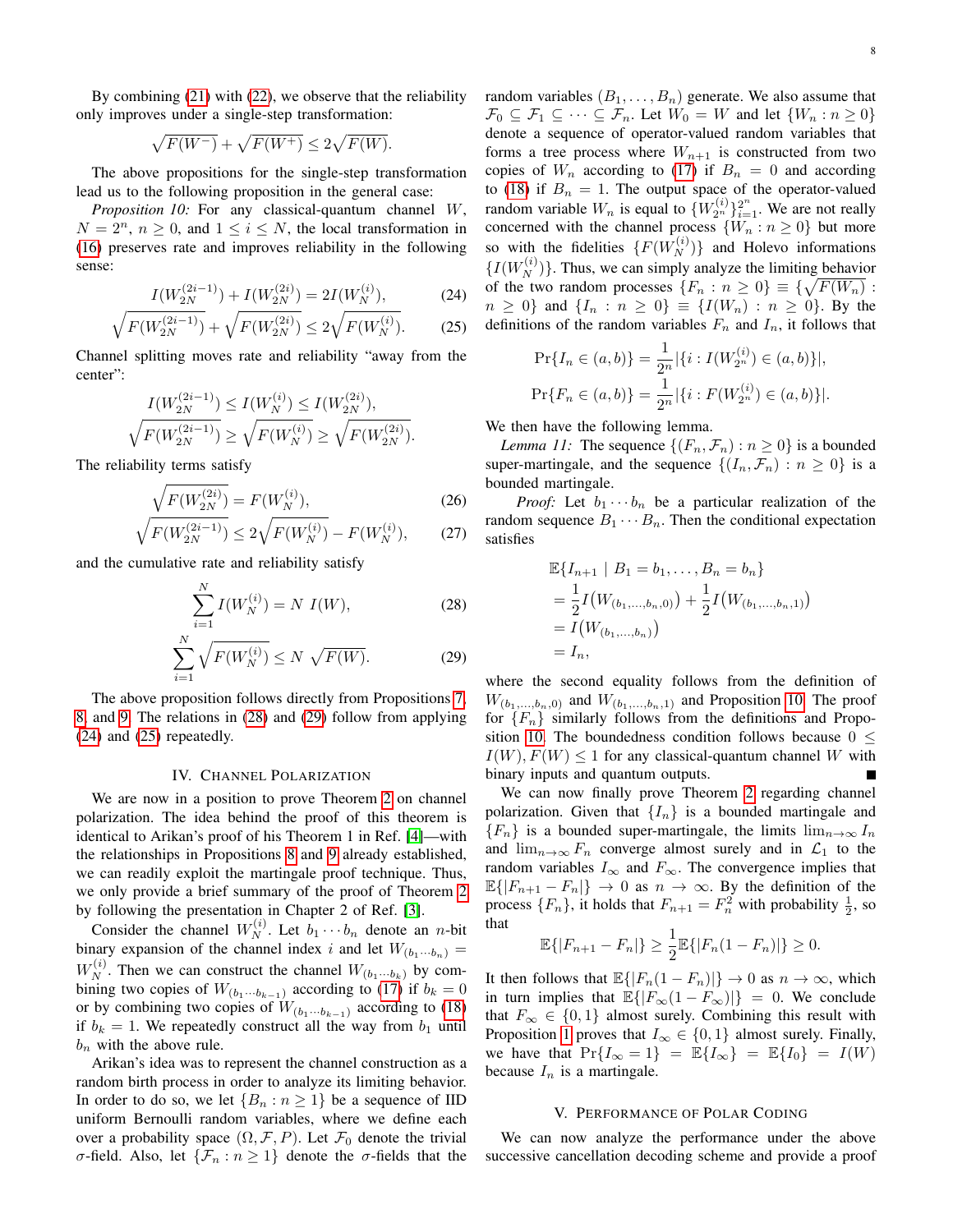of Proposition [4.](#page-6-1) The proof of Theorem [6](#page-6-3) readily follows by applying Proposition [4](#page-6-1) and Theorem [3.](#page-5-1)

First recall the following "non-commutative union bound" of Sen (Lemma 3 in Ref. [\[25\]](#page-12-24)):

<span id="page-9-2"></span>
$$
1 - \text{Tr}\{\Pi_N \cdots \Pi_1 \rho \Pi_1 \cdots \Pi_N\} \le 2 \sqrt{\sum_{i=1}^N \text{Tr}\{(I - \Pi_i) \rho\}},\tag{30}
$$

which holds for projectors  $\Pi_1, \ldots, \Pi_N$  and a density operator  $\rho$ .<sup>[5](#page-9-1)</sup> We begin by applying the above inequality to  $P_e(N, K, A)$  $(defined in (13))$  $(defined in (13))$  $(defined in (13))$ :

$$
P_e(N, K, \mathcal{A})
$$
\n
$$
= \frac{1}{2^N} \sum_{u^N} \left( 1 - \text{Tr} \left\{ \Pi_{(N), u_1^{N-1} u_N}^{B^N} \cdots \Pi_{(i), u_1^{i-1} u_i}^{B^N} \cdots \right. \right. \cdots \cdots \prod_{(1), u_1}^{B^N} \rho_{u^N} \Pi_{(1), u_1}^{B^N} \cdots \Pi_{(i), u_1^{i-1} u_i}^{B^N} \cdots \Pi_{(N), u_1^{N-1} u_N}^{B^N} \right)
$$
\n
$$
\leq \frac{1}{2^N} \sum_{u^N} 2 \sqrt{\sum_{i=1}^N \text{Tr} \left\{ \left( I - \Pi_{(i), u_1^{i-1} u_i}^{B^N} \right) \rho_{u^N} \right\}}
$$
\n
$$
= \frac{1}{2^N} \sum_{u^N} 2 \sqrt{\sum_{i \in \mathcal{A}} \text{Tr} \left\{ \left( I - \Pi_{(i), u_1^{i-1} u_i}^{B^N} \right) \rho_{u^N} \right\}}
$$
\n
$$
\leq 2 \sqrt{\frac{1}{2^N} \sum_{u^N} \sum_{i \in \mathcal{A}} \text{Tr} \left\{ \left( I - \Pi_{(i), u_1^{i-1} u_i}^{B^N} \right) \rho_{u^N} \right\}}
$$

where the second equality follows from our convention that  $\Pi_{i,j}^{B^{N}}=I$  if  $u_i$  is a frozen bit and the second inequality follows from concavity of the square root. Continuing, we have

$$
\begin{aligned} & = 2\sqrt{\sum_{i\in\mathcal{A}}\sum_{u^N}\frac{1}{2^N}\text{Tr}\Big\{\hat{\Pi}^{B^N}_{(i),u^{i-1}_1u_i}\rho_{u^N}\Big\}}\\ &= 2\sqrt{\sum_{i\in\mathcal{A}}\sum_{u^{i-1}_1}\frac{1}{2^{i-1}}\sum_{u_i}\frac{1}{2}\sum_{u^{N}_{i+1}}\frac{1}{2^{N-i}}\text{Tr}\Big\{\hat{\Pi}^{B^N}_{(i),u^{i-1}_1u_i}\rho_{u^N}\Big\}}\\ &= 2\sqrt{\sum_{i\in\mathcal{A}}\sum_{u^{i-1}_1}\frac{1}{2^{i-1}}\sum_{u_i}\frac{1}{2}\text{Tr}\Bigg\{\hat{\Pi}^{B^N}_{(i),u^{i-1}_1u_i}\sum_{u^{N}_{i+1}}\frac{1}{2^{N-i}}\rho_{u^N}\Bigg\}}, \end{aligned}
$$

where we define

$$
\hat{\Pi}_{(i),u_1^{i-1}u_i}^{B^N} = I - \Pi_{(i),u_1^{i-1}u_i}^{B^N}.
$$

The first equality follows from exchanging the sums. The second equality follows from expanding the sum and normalization  $\sum_{u^N} \frac{1}{2^N}$ . The third equality follows from bringing the sum  $\sum_{u_{i+1}^N}$  $\frac{1}{2^{N-i}}$  inside the trace. Continuing,

$$
=2\sqrt{\sum_{i\in\mathcal{A}}\sum_{u_{i}^{i-1}}\frac{1}{2^{i-1}}\sum_{u_{i}}\frac{1}{2}\text{Tr}\Big\{\Big(I-\Pi_{(i),u_{1}^{i-1}u_{i}}^{B^{N}}\Big)\overline{\rho}_{u_{1}^{i}}^{B^{N}}\Big\}}\\=2\sqrt{\sum_{i\in\mathcal{A}}\sum_{u_{i}}\frac{1}{2}\sum_{u_{1}^{i-1}}\frac{1}{2^{i-1}}\text{Tr}\Big\{\Big(I-\Pi_{(i),u_{1}^{i-1}u_{i}}^{B^{N}}\Big)\overline{\rho}_{u_{1}^{i}}^{B^{N}}\Big\}}\\=2\Big(\sum_{i\in\mathcal{A}}\sum_{u_{i}}\frac{1}{2}\text{Tr}\Big\{\big(I-\sum_{u_{1}^{i-1}}|u_{1}^{i-1}\big>\big\langle u_{1}^{i-1}\big|^{U_{1}^{i-1}}\otimes\Pi_{(i),u_{1}^{i-1}u_{i}}^{B^{N}}\big\rangle\Big\}\\-\sum_{u_{1}^{i-1}}\frac{1}{2^{i-1}}\big|u_{1}^{i-1}\big>\big\langle u_{1}^{i-1}\big|^{U_{1}^{i-1}}\otimes\overline{\rho}_{u_{1}^{i}}^{B^{N}}\big\rangle\Big)^{-\frac{1}{2}}\\
$$

The first equality is from the definition in [\(8\)](#page-4-5). The second equality is from exchanging sums. The third equality is from the fact that

$$
\sum_{x} p(x) \text{Tr}\{A_x \rho_x\} =
$$

$$
\text{Tr}\left\{ \left( \sum_{x} |x\rangle\langle x| \otimes A_x \right) \left( \sum_{x'} p(x') |x'\rangle\langle x' | \otimes \rho_{x'} \right) \right\}.
$$

Continuing,

$$
=2\sqrt{\sum_{i\in\mathcal{A}}\sum_{u_i}\frac{1}{2}\text{Tr}\Big\{\Big(I-\Pi_{(i),u_i}^{U_1^{i-1}BN}\Big)\rho_{(i),u_i}^{U_1^{i-1}BN}\Big\}}{\sum_{i\in\mathcal{A}}\frac{1}{2}\sqrt{F(W^{(i)})}}
$$

The first equality is from the observations in [\(11-](#page-5-2)[12\)](#page-5-3) and the definition in [\(6\)](#page-4-2). The final inequality follows from Lemma 3.2 of Ref. [\[37\]](#page-12-35) and the definition in [\(9\)](#page-5-4). This completes the proof of Proposition [4.](#page-6-1)

We state the proof of Theorem [6](#page-6-3) for completeness. Invoking Theorem [3,](#page-5-1) there exists a sequence of sets  $A_N$  with size  $|A_N| \geq NR$  for any  $R < I(W)$  and  $\beta < 1/2$  such that

$$
\sum_{i \in \mathcal{A}_N} \sqrt{F(W^{(i)})} = o(2^{-N^{\beta}}),
$$

and thus

$$
2\sqrt{\sum_{i\in A_N}\frac{1}{2}\sqrt{F\big(W^{(i)}\big)}} = o(2^{-\frac{1}{2}N^{\beta}}).
$$

This bound holds if we choose the set  $A_N$  according to the polar coding rule because this rule minimizes the above sum by definition. Theorem [6](#page-6-3) follows by combining Proposition [4](#page-6-1) with this fact about the polar coding rule.

#### VI. CONCLUSION

<span id="page-9-0"></span>We have shown how to construct polar codes for channels with classical binary inputs and quantum outputs, and we showed that they can achieve the symmetric Holevo information rate for classical communication. In fact, for a quantum channel with binary pure state outputs, such as a binaryphase-shift-keyed (BPSK) coherent-state optical communication alphabet, the symmetric Holevo information rate is the

<span id="page-9-1"></span><sup>5</sup>We say that Sen's bound is a "non-commutative union bound" because it is analogous to the following union bound from probability theory:  $Pr\{(A_1 \cap \cdots \cap A_N)^c\} = Pr\{A_1^c \cup \cdots \cup A_N^c\} \leq \sum_{i=1}^N Pr\{A_i^c\}$ , where A<sub>1</sub>, ...,  $A_N$  are events. The analogous bound for projector logic would be Tr{ $(I - \Pi_1 \cdots \Pi_N \cdots \Pi_1)\rho$ }  $\leq \sum_{i=1}^{N} \text{Tr}\{(I - \Pi_i)\rho\}$ , if we think of  $\Pi_1 \cdots \Pi_N$  as a projector onto the intersection of subspaces. Thoug above bound only holds if the projectors  $\Pi_1, \ldots, \Pi_N$  are commuting (choosing  $\Pi_1 = |+\rangle\langle +|$ ,  $\Pi_2 = |0\rangle\langle 0|$ , and  $\rho = |0\rangle\langle 0|$  gives a counterexample). If the projectors are non-commuting, then Sen's bound in [\(30\)](#page-9-2) is the next best thing and suffices for our purposes here.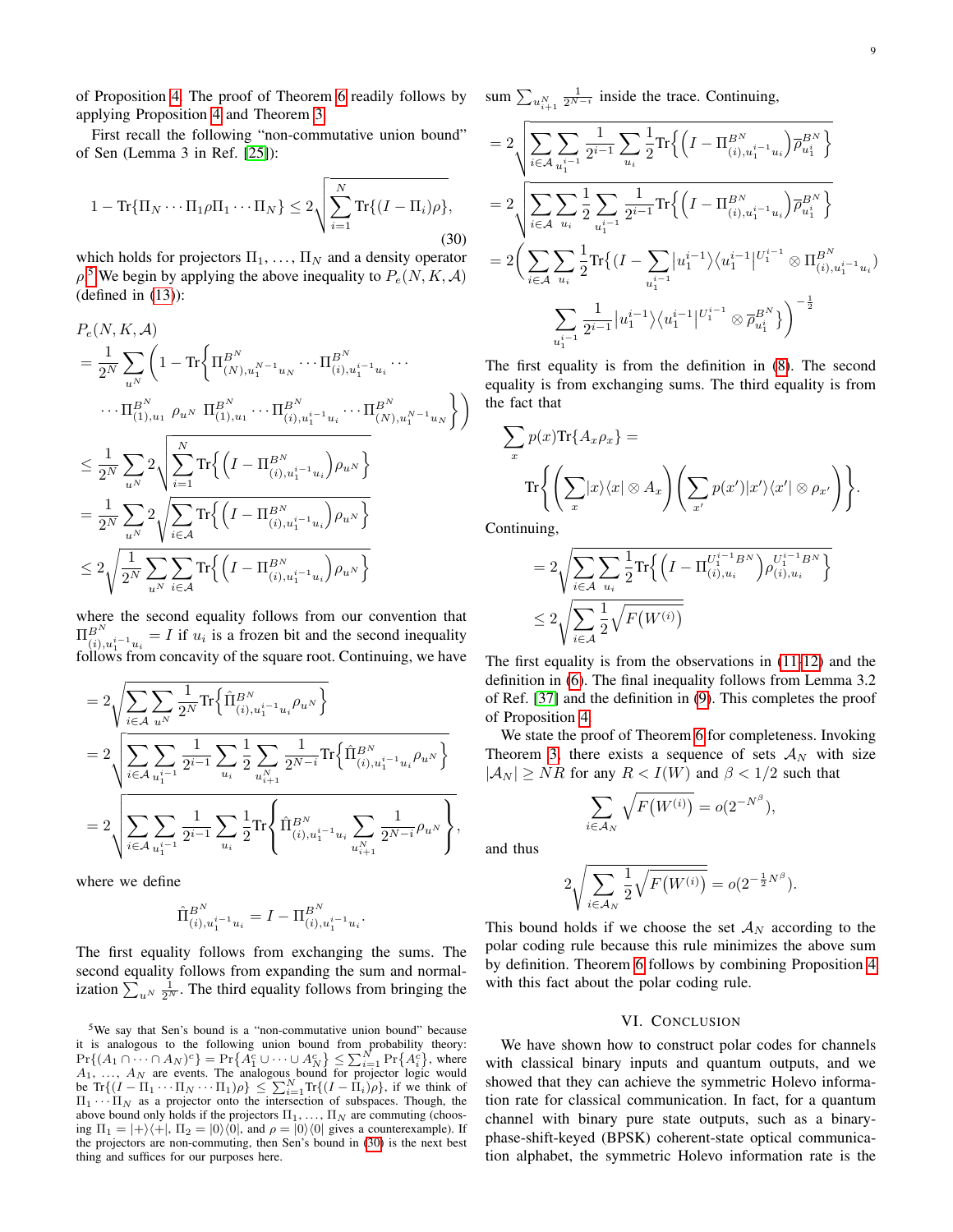ultimate channel capacity [\[15\]](#page-12-14), which is therefore achieved by our polar code [\[42\]](#page-12-41). The general idea behind the construction is similar to Arikan's [\[4\]](#page-12-3), but we required several technical advances in order to demonstrate both channel polarization at the symmetric Holevo information rate and the operation of the quantum successive cancellation decoder. To prove that channel polarization takes hold, we could exploit several results in the quantum information literature [\[30\]](#page-12-28), [\[31\]](#page-12-29), [\[32\]](#page-12-30), [\[10\]](#page-12-9), [\[33\]](#page-12-31), [\[11\]](#page-12-10) and some of Arikan's tools. To prove that the quantum successive cancellation decoder works well, we exploited some ideas from quantum hypothesis testing [\[34\]](#page-12-32), [\[35\]](#page-12-33), [\[36\]](#page-12-34), [\[37\]](#page-12-35), [\[38\]](#page-12-36) and Sen's recent "non-commutative union bound" [\[25\]](#page-12-24). The result is a near-explicit code construction that achieves the symmetric Holevo information rate for channels with classical inputs and quantum outputs. (When we say "near-explicit," we mean that it still remains open in the quantum case to determine which synthesized channels are good or bad.) Also, several works have now appeared on polar coding for private classical communication and quantum communication [\[43\]](#page-12-42), [\[44\]](#page-13-0), [\[43\]](#page-12-42), [\[45\]](#page-13-1), [\[46\]](#page-13-2), [\[47\]](#page-13-3), most of which use the results developed in this paper.

One of the main open problems going forward from here is to simplify the quantum successive cancellation decoder. Arikan could show how to calculate later estimates by exploiting the results of earlier estimates in an "FFT-like" fashion, and this observation reduced the complexity of the decoding to  $O(N \log N)$ . It is not clear to us yet how to reduce the complexity of the quantum successive cancellation decoder because it is not merely a matter of computing formulas, but rather a sequence of physical operations (measurements) that the receiver needs to perform on the channel output systems. If there were some way to perform the measurements on smaller systems and then adaptively perform other measurements based on earlier results, then this would be helpful in demonstrating a reduced complexity.

Another important open question is to devise an efficient construction of the polar codes, something that remains an open problem even for classical polar codes. However, there has been recent work on efficient suboptimal classical polar code constructions [\[48\]](#page-13-4), which one might try to extend to polar codes for the classical-quantum channel. Finally, extending our code and decoder construction to a classical-quantum channel with a non-binary (M-ary) alphabet remains a good open line for investigation.

#### VII. ACKNOWLEDGMENTS

MMW acknowledges financial support from the MDEIE (Quebec) PSR-SIIRI international collaboration grant. SG was ´ supported by the DARPA Information in a Photon (InPho) program under contract number HR0011-10-C-0159. We thank David Forney, MIT for suggesting us to try polar codes for the quantum channel. We also thank Emre Telatar, EPFL for an intuitive tutorial on channel polarization at ISIT 2011.

### APPENDIX

*Proof of Proposition [1:](#page-3-3)* The first bound in [\(1\)](#page-3-4) follows from Holevo's characterization of the quantum cutoff rate (Proposition 1 of Ref. [\[32\]](#page-12-30)). In particular, Holevo proved that the following inequality holds for all  $s \in [0, 1]$ :

$$
I(X;B)_{\omega} \geq -\log \text{Tr}\left\{ \left( \sum_{x \in \mathcal{X}} p_X(x) (\omega_x)^{\frac{1}{1+s}} \right)^{1+s} \right\},\,
$$

where the entropy on the LHS is with respect to a classicalquantum state

$$
\omega^{XB} \equiv \sum_{x \in \mathcal{X}} p_X(x) |x\rangle\langle x|^X \otimes \omega_x^B.
$$

By setting  $s = 1$ , the alphabet  $\mathcal{X} = \{0, 1\}$ , and the distribution  $p_X(x)$  to be uniform, we obtain the bound

$$
I(W) \ge -\log \left( \text{Tr} \left\{ \left( \frac{1}{2} (\sqrt{\rho_0} + \sqrt{\rho_1}) \right)^2 \right\} \right)
$$
  
=  $-\log \left( \frac{1}{4} \text{Tr} \{ \rho_0 + \sqrt{\rho_1} \sqrt{\rho_0} + \sqrt{\rho_0} \sqrt{\rho_1} + \rho_1 \} \right)$   
=  $-\log \left( \frac{1}{2} (1 + \text{Tr} \{ \sqrt{\rho_0} \sqrt{\rho_1} \}) \right)$   
=  $\log \left( \frac{2}{1 + \text{Tr} \{ \sqrt{\rho_0} \sqrt{\rho_1} \}} \right)$   
 $\ge \log \left( \frac{2}{1 + \sqrt{F(W)}} \right)$ ,

where the last line follows from

$$
\mathrm{Tr}\{\sqrt{\rho_0}\sqrt{\rho_1}\} \leq \mathrm{Tr}\{|\sqrt{\rho_0}\sqrt{\rho_1}|\}
$$
  
=  $\|\sqrt{\rho_0}\sqrt{\rho_1}\|_1$   
=  $\sqrt{F(W)}$ .

The other inequality in [\(2\)](#page-3-5) follows from (21) in Ref. [\[33\]](#page-12-31). In particular, they showed that

$$
I(W) \leq H_2\bigg(\frac{1}{2}\Big(1-\sqrt{F(W)}\Big)\bigg),\,
$$

where the binary entropy  $H_2(x) \equiv -x \log_2 x$  –  $(1-x) \log_2(1-x)$ . Combining this with the following observation that holds for all  $0 \le F(W) \le 1$  gives the second inequality:

$$
H_2\left(\frac{1}{2}\left(1-\sqrt{F(W)}\right)\right) \le \sqrt{1-F(W)}.
$$

*Proof of Proposition [8:](#page-7-9)* These follow from the same line of reasoning as in the proof of Arikan's Proposition 4 [\[4\]](#page-12-3). We prove the first equality. Consider the mutual information

$$
I(U_1U_2; B_1B_2) = I(X_1X_2; B_1B_2)
$$
  
=  $I(X_1; B_1) + I(X_2; B_2)$   
=  $2I(W)$ .

By the chain rule for quantum mutual information [\[11\]](#page-12-10), we have

$$
I(U_1U_2; B_1B_2) = I(U_1; B_1B_2) + I(U_2; B_1B_2U_1)
$$
  
=  $I(W^-) + I(W^+)$ .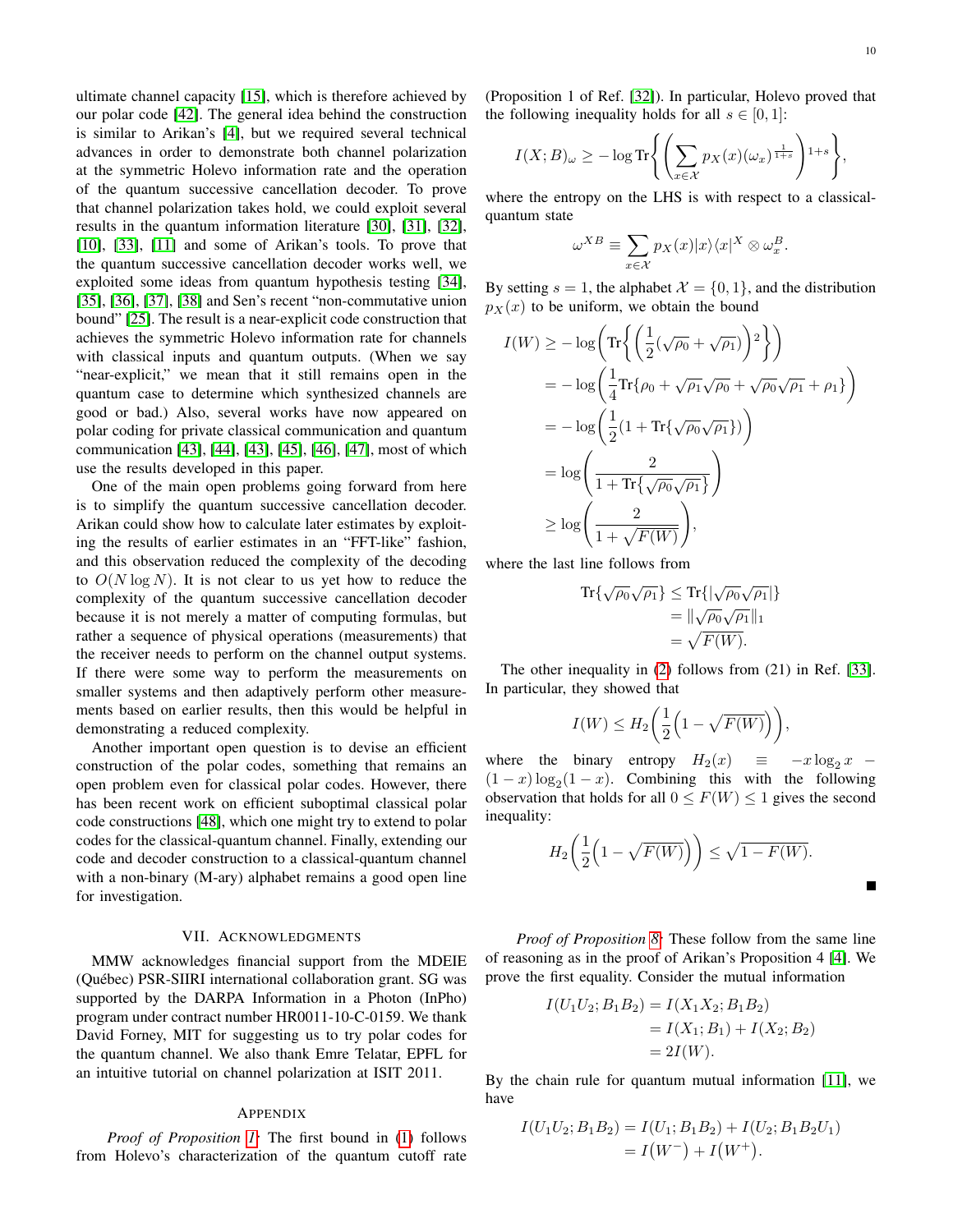The inequality follows because

$$
I(W^+) = I(U_2; B_1B_2U_1)
$$
  
=  $I(U_2; B_2) + I(U_2; B_1U_1|B_2)$   
=  $I(W) + I(U_2; B_1U_1|B_2)$ .

Thus,

 $I(W^+) \geq I(W)$ 

because  $I(U_2; B_1U_1|B_2) \ge 0$  [\[30\]](#page-12-28), [\[10\]](#page-12-9), [\[11\]](#page-12-10). We then have

$$
2I(W^{+}) \ge 2I(W)
$$
  
=  $I(W^{-}) + I(W^{+}),$ 

and the inequality follows.

*Proof of Proposition [9:](#page-7-10)* We begin with the first equality. Consider that

$$
\sqrt{F(W+)}\n= \sqrt{F(\rho_0^+, \rho_1^+)}\n= \sqrt{F(\frac{1}{2}\sum_{u_1} |u_1\rangle\langle u_1| \otimes \rho_{u_1}^{B_1}, \frac{1}{2}\sum_{u_1} |u_1 \oplus 1\rangle\langle u_1 \oplus 1| \otimes \rho_{u_1}^{B_1})}\n\n\times \sqrt{F(\rho_0^{B_2}, \rho_1^{B_2})}\n\n= \frac{1}{2} \left( \sqrt{F(\rho_0^{B_1}, \rho_1^{B_1})} + \sqrt{F(\rho_1^{B_1}, \rho_0^{B_1})} \right) \sqrt{F(\rho_0^{B_2}, \rho_1^{B_2})}\n\n= F(\rho_0, \rho_1)\n\n= F(W)
$$

The first two equalities follow by definition. The third equality follows from the multiplicativity of fidelity under tensor product states [\[10\]](#page-12-9), [\[11\]](#page-12-10):

$$
F(\rho \otimes \sigma, \tau \otimes \omega) = F(\rho, \tau) F(\sigma, \omega).
$$

The fourth equality follows from the following formula that holds for the fidelity of classical-quantum states:

$$
\sqrt{F\left(\sum_{x} p(x)|x\rangle\langle x|\otimes\rho_{x},\sum_{x} p(x)|x\rangle\langle x|\otimes\sigma_{x}\right)} = \sum_{x} p(x)\sqrt{F(\rho_{x},\sigma_{x})}.
$$

We now consider the second inequality. The fidelity also has the following characterization as the minimum Bhattacharya overlap between distributions induced by a POVM on the states [\[31\]](#page-12-29), [\[10\]](#page-12-9), [\[11\]](#page-12-10):

$$
F(\rho_0, \rho_1) = \min_{\{\Lambda_m\}} \left( \sum_m \sqrt{\text{Tr}\{\Lambda_m \rho_0\} \text{Tr}\{\Lambda_m \rho_1\}} \right)^2.
$$

So

$$
\sqrt{F(W^-)}=\min\limits_{\left\{\Gamma_m^{B_1B_2}\right\}}\sum\limits_{m}\sqrt{\text{Tr}\Big\{\Gamma_m^{B_1B_2}\rho_0^-\Big\}\text{Tr}\Big\{\Gamma_m^{B_1B_2}\rho_1^-\Big\}}
$$

Let  $\Lambda_m$  denote the POVM that achieves the minimum for  $\sqrt{F(W)}$ :

$$
\sqrt{F(W)} = \sqrt{F(\rho_0, \rho_1)}
$$
  
= 
$$
\min_{\{\Lambda_m\}} \sum_m \sqrt{\text{Tr}\{\Lambda_m \rho_0\} \text{Tr}\{\Lambda_m \rho_1\}}.
$$

Then the POVM  $\{\Lambda_l \otimes \Lambda_m\}$  is a particular POVM that can try to distinguish the states  $\rho_0^-$  and  $\rho_1^-$ . We then have

$$
\sqrt{F(W^-)}\n\leq \sum_{l,m} \sqrt{\text{Tr}\left\{ (\Lambda_l \otimes \Lambda_m) (\rho_0^-) \right\} \text{Tr}\left\{ (\Lambda_l \otimes \Lambda_m) (\rho_1^-) \right\}}\n= \sum_{l,m} \sqrt{\text{Tr}\left\{ (\Lambda_l \otimes \Lambda_m) \frac{1}{2} (\rho_0^{B_1} \otimes \rho_0^{B_2} + \rho_1^{B_1} \otimes \rho_1^{B_2}) \right\}}\n\times \sqrt{\text{Tr}\left\{ (\Lambda_l \otimes \Lambda_m) \frac{1}{2} (\rho_1^{B_1} \otimes \rho_0^{B_2} + \rho_0^{B_1} \otimes \rho_1^{B_2}) \right\}}\n= \frac{1}{2} \sum_{l,m} \left[ \left( \text{Tr}\left\{ \Lambda_l \rho_0^{B_1} \right\} \text{Tr}\left\{ \Lambda_m \rho_0^{B_2} \right\} + \text{Tr}\left\{ \Lambda_l \rho_1^{B_1} \right\} \text{Tr}\left\{ \Lambda_m \rho_1^{B_2} \right\} \right) \left( \text{Tr}\left\{ \Lambda_l \rho_1^{B_1} \right\} \text{Tr}\left\{ \Lambda_m \rho_0^{B_2} \right\} + \text{Tr}\left\{ \Lambda_l \rho_0^{B_1} \right\} \text{Tr}\left\{ \Lambda_m \rho_1^{B_2} \right\} \right) \right]^{1/2}
$$

Making the assignments

Е

$$
\alpha_m \equiv \text{Tr}\Big\{\Lambda_m \rho_0^{B_2}\Big\},\
$$

$$
\beta_l \equiv \text{Tr}\Big\{\Lambda_l \rho_0^{B_1}\Big\},\
$$

$$
\gamma_l \equiv \text{Tr}\Big\{\Lambda_l \rho_1^{B_1}\Big\},\
$$

$$
\delta_m \equiv \text{Tr}\Big\{\Lambda_m \rho_1^{B_2}\Big\},\
$$

the above expression is equal to

$$
\sum_{l,m} \frac{1}{2} \sqrt{\beta_l \alpha_m + \gamma_l \delta_m} \sqrt{\gamma_l \alpha_m + \beta_l \delta_m}
$$

We can then exploit Arikan's inequality in Appendix D of Ref. [\[4\]](#page-12-3) to have

$$
\sum_{l,m} \frac{1}{2} \sqrt{\beta_l \alpha_m + \gamma_l \delta_m} \sqrt{\gamma_l \alpha_m + \beta_l \delta_m}
$$
\n
$$
\leq \sum_{l,m} \frac{1}{2} \left( \sqrt{\beta_l \alpha_m} + \sqrt{\gamma_l \delta_m} \right) \left( \sqrt{\gamma_l \alpha_m} + \sqrt{\beta_l \delta_m} \right)
$$
\n
$$
- \sum_{l,m} \sqrt{\beta_l \alpha_m \gamma_l \delta_m}
$$
\n
$$
= \sum_{l,m} \frac{1}{2} \left( \alpha_m \sqrt{\beta_l \gamma_l} + \gamma_l \sqrt{\delta_m \alpha_m} + \beta_l \sqrt{\alpha_m \delta_m} + \delta_m \sqrt{\gamma_l \beta_l} \right)
$$
\n
$$
- \sum_l \sqrt{\beta_l \gamma_l} \sum_m \sqrt{\alpha_m \delta_m}
$$
\n
$$
= \sum_l \sqrt{\beta_l \gamma_l} + \sum_m \sqrt{\delta_m \alpha_m} - \sum_l \sqrt{\beta_l \gamma_l} \sum_m \sqrt{\alpha_m \delta_m}
$$
\n
$$
= 2\sqrt{F(W)} - F(W).
$$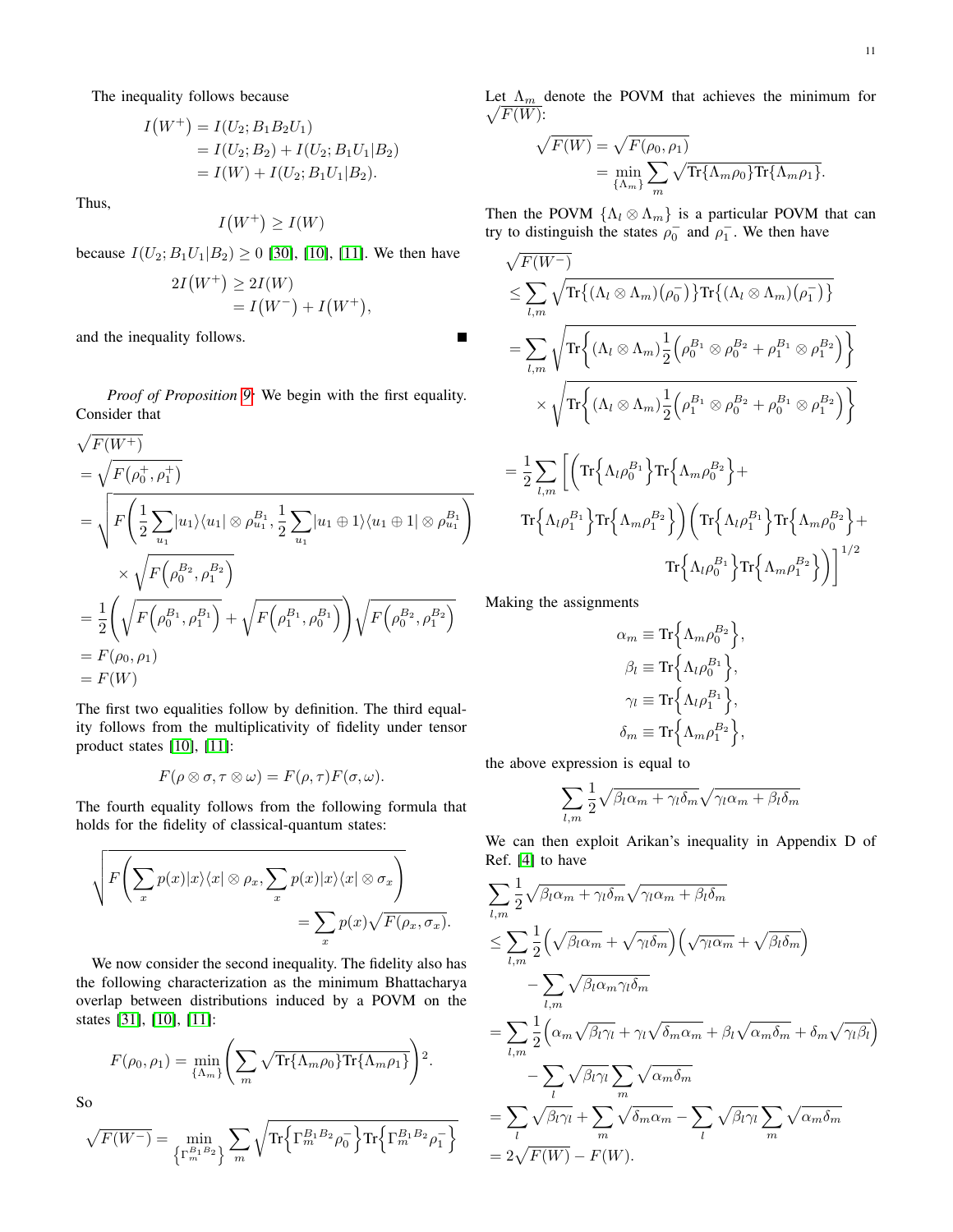The inequality  $F(W^-) > F(W)$  follows from concavity of fidelity and its multiplicativity under tensor products [\[10\]](#page-12-9), [\[11\]](#page-12-10):

$$
F(W^{-}) = F(\rho_{0}^{-}, \rho_{1}^{-})
$$
  
\n
$$
\geq \frac{1}{2} F(\rho_{0}^{B_{1}} \otimes \rho_{0}^{B_{2}}, \rho_{1}^{B_{1}} \otimes \rho_{0}^{B_{2}})
$$
  
\n
$$
+ \frac{1}{2} F(\rho_{1}^{B_{1}} \otimes \rho_{1}^{B_{2}}, \rho_{0}^{B_{1}} \otimes \rho_{1}^{B_{2}})
$$
  
\n
$$
= \frac{1}{2} F(\rho_{0}^{B_{1}}, \rho_{1}^{B_{1}}) F(\rho_{0}^{B_{2}}, \rho_{0}^{B_{2}})
$$
  
\n
$$
+ \frac{1}{2} F(\rho_{1}^{B_{1}}, \rho_{0}^{B_{1}}) F(\rho_{1}^{B_{2}}, \rho_{1}^{B_{2}})
$$
  
\n
$$
= \frac{1}{2} F(\rho_{0}^{B_{1}}, \rho_{1}^{B_{1}}) + \frac{1}{2} F(\rho_{1}^{B_{1}}, \rho_{0}^{B_{1}})
$$
  
\n
$$
= F(W)
$$

The inequality  $F(W) \geq F(W^+)$  follows from the relation  $\sqrt{F(W^+)} = F(W)$  and the fact that  $0 \le F \le 1$ .

#### **REFERENCES**

- <span id="page-12-0"></span>[1] C. E. Shannon, "A mathematical theory of communication," *Bell System Technical Journal*, vol. 27, pp. 379–423, 1948.
- <span id="page-12-1"></span>[2] T. Richardson and R. Urbanke, *Modern Coding Theory*. Cambridge University Press, 2008.
- <span id="page-12-2"></span>[3] S. B. Korada, "Polar codes for channel and source coding," Ph.D. dissertation, Ecole Polytechnique Fédérale de Lausanne, July 2009.
- <span id="page-12-3"></span>[4] E. Arikan, "Channel polarization: A method for constructing capacityachieving codes for symmetric binary-input memoryless channels," *IEEE Transactions on Information Theory*, vol. 55, no. 7, pp. 3051–3073, July 2009, arXiv:0807.3917.
- <span id="page-12-4"></span>[5] ——, "Channel combining and splitting for cutoff rate improvement," *IEEE Transactions on Information Theory*, vol. 52, no. 2, pp. 628–639, February 2006, arXiv:cs/0508034.
- <span id="page-12-5"></span>[6] E. Sasoglu, E. Telatar, and E. Arikan, "Polarization for arbitrary discrete memoryless channels," in *Proceedings of the 2009 Information Theory Workshop*, Taormina, Sicily, Italy, October 2009, pp. 144–148, arXiv:0908.0302.
- <span id="page-12-6"></span>[7] E. Arikan, "Source polarization," in *Proceedings of the 2010 IEEE International Symposium on Information Theory*, Austin, Texas, USA, June 2010, pp. 899–903, arXiv:1001.3087.
- <span id="page-12-7"></span>[8] S. B. Korada and R. Urbanke, "Polar codes are optimal for lossy source coding," *IEEE Transactions on Information Theory*, vol. 56, no. 4, pp. 1751–1768, April 2010, arXiv:0903.0307.
- <span id="page-12-8"></span>[9] E. Sasoglu, E. Telatar, and E. Yeh, "Polar codes for the two-user multiple-access channel," June 2010, arXiv:1006.4255.
- <span id="page-12-9"></span>[10] M. A. Nielsen and I. L. Chuang, *Quantum Computation and Quantum Information*. Cambridge University Press, 2000.
- <span id="page-12-10"></span>[11] M. M. Wilde, *From Classical to Quantum Shannon Theory*, June 2011, arXiv:1106.1445.
- <span id="page-12-11"></span>[12] A. S. Holevo, "The capacity of the quantum channel with general signal states." *IEEE Transactions on Information Theory*, vol. 44, no. 1, pp. 269–273, January 1998, arXiv:quant-ph/9611023.
- <span id="page-12-12"></span>[13] B. Schumacher and M. D. Westmoreland, "Sending classical information via noisy quantum channels," *Physical Review A*, vol. 56, no. 1, pp. 131– 138, July 1997.
- <span id="page-12-13"></span>[14] V. Giovannetti, S. Guha, S. Lloyd, L. Maccone, J. H. Shapiro, and H. P. Yuen, "Classical capacity of the lossy bosonic channel: The exact solution," *Physical Review Letters*, vol. 92, no. 2, p. 027902, January 2004.
- <span id="page-12-14"></span>[15] S. Guha, "Structured optical receivers to attain superadditive capacity and the Holevo limit," *Physical Review Letters*, vol. 106, p. 240502, June 2011, arXiv:1101.1550.
- <span id="page-12-15"></span>[16] M. B. Hastings, "Superadditivity of communication capacity using entangled inputs," *Nature Physics*, vol. 5, pp. 255–257, April 2009, arXiv:0809.3972.
- <span id="page-12-16"></span>[17] M. Hayashi and H. Nagaoka, "General formulas for capacity of classicalquantum channels," *IEEE Transactions on Information Theory*, vol. 49, no. 7, pp. 1753–1768, 2003, arXiv:quant-ph/0206186.
- <span id="page-12-17"></span>[18] A. S. Holevo, "Coding theorems for quantum channels," Tamagawa University Research Review, Tech. Rep. 4, 1998, arXiv:quant-ph/9809023.
- <span id="page-12-18"></span>[19] A. Winter, "Coding theorem and strong converse for quantum channels," *IEEE Transactions on Information Theory*, vol. 45, no. 7, pp. 2481– 2485, 1999.
- <span id="page-12-19"></span>[20] N. Datta and T. Dorlas, "A quantum version of Feinstein's theorem and its application to channel coding," in *Proceedings of the IEEE International Symposium on Information Theory*, Seattle, Washington, USA, 2006, pp. 441–445.
- <span id="page-12-20"></span>[21] T. Ogawa and H. Nagaoka, "Making good codes for classical-quantum channel coding via quantum hypothesis testing," *IEEE Transactions on Information Theory*, vol. 53, no. 6, pp. 2261–2266, June 2007.
- <span id="page-12-21"></span>[22] L. Wang and R. Renner, "One-shot classical-quantum capacity and hypothesis testing," *Physical Review Letters*, vol. 108, p. 200501, May 2012.
- <span id="page-12-22"></span>[23] V. Giovannetti, S. Lloyd, and L. Maccone, "Achieving the Holevo bound via sequential measurements," *Physical Review A*, vol. 85, p. 012302, January 2012.
- <span id="page-12-23"></span>[24] T. M. Cover and J. A. Thomas, *Elements of Information Theory*. Wiley-Interscience, 1991.
- <span id="page-12-24"></span>[25] P. Sen, "Achieving the Han-Kobayashi inner bound for the quantum interference channel by sequential decoding," September 2011, arXiv:1109.0802.
- <span id="page-12-37"></span>[26] S. J. Devitt, K. Nemoto, and W. J. Munro, "Quantum error correction for beginners," May 2009, arXiv:0905.2794.
- <span id="page-12-25"></span>[27] A. S. Holevo, "Bounds for the quantity of information transmitted by a quantum communication channel," *Problems of Information Transmission*, vol. 9, pp. 177–183, 1973.
- <span id="page-12-26"></span>[28] A. Uhlmann, "The "transition probability" in the state space of a  $*$ algebra," *Reports on Mathematical Physics*, vol. 9, no. 2, pp. 273–279, 1976.
- <span id="page-12-27"></span>[29] R. Jozsa, "Fidelity for mixed quantum states," *Journal of Modern Optics*, vol. 41, no. 12, pp. 2315–2323, 1994.
- <span id="page-12-28"></span>[30] E. H. Lieb and M. B. Ruskai, "Proof of the strong subadditivity of quantum-mechanical entropy," *Journal of Mathematical Physics*, vol. 14, pp. 1938–1941, 1973.
- <span id="page-12-29"></span>[31] C. A. Fuchs and J. van de Graaf, "Cryptographic distinguishability measures for quantum-mechanical states," *IEEE Transactions on Information Theory*, vol. 45, no. 4, pp. 1216–1227, May 1999, arXiv:quantph/9712042.
- <span id="page-12-30"></span>[32] A. S. Holevo, "Reliability function of general classical-quantum channel," *IEEE Transactions on Information Theory*, vol. 46, no. 6, pp. 2256– 2261, September 2000, arXiv:quant-ph/9907087.
- <span id="page-12-31"></span>[33] W. Roga, M. Fannes, and K. Życzkowski, "Universal bounds for the Holevo quantity, coherent information, and the Jensen-Shannon divergence," *Physical Review Letters*, vol. 105, p. 040505, July 2010, arXiv:1004.4782.
- <span id="page-12-32"></span>[34] C. W. Helstrom, "Quantum detection and estimation theory," *Journal of Statistical Physics*, vol. 1, pp. 231–252, 1969. [Online]. Available: <http://dx.doi.org/10.1007/BF01007479>
- <span id="page-12-33"></span>[35] A. S. Holevo, "An analog of the theory of statistical decisions in noncommutative theory of probability," *Trudy Moscov Mat. Obsc.*, vol. 26, pp. 133–149, 1972, english translation: Trans. Moscow Math Soc. 26, 133–149 (1972).
- <span id="page-12-34"></span>[36] C. W. Helstrom, *Quantum Detection and Estimation Theory*. New York: Academic, 1976.
- <span id="page-12-35"></span>[37] M. Hayashi, *Quantum Information: An Introduction*. Berlin Heidelberg: Springer-Verlag, 2006.
- <span id="page-12-36"></span>[38] H. Nagaoka and M. Hayashi, "An information-spectrum approach to classical and quantum hypothesis testing for simple hypotheses," *IEEE Transactions on Information Theory*, vol. 53, no. 2, pp. 534–549, February 2007, arXiv:quant-ph/0206185.
- <span id="page-12-38"></span>[39] J. Calsamiglia, R. Muñoz Tapia, L. Masanes, A. Acin, and E. Bagan, "Quantum Chernoff bound as a measure of distinguishability between density matrices: Application to qubit and Gaussian states," *Physical Review A*, vol. 77, p. 032311, March 2008, arXiv:0708.2343.
- <span id="page-12-39"></span>[40] E. Arikan and E. Telatar, "On the rate of channel polarization," in *Proceedings of the 2009 International Symposium on Information Theory*, Seoul, Korea, June 2009, pp. 1493–1495, arXiv:0807.3806.
- <span id="page-12-40"></span>[41] S. B. Korada, E. Sasoglu, and R. Urbanke, "Polar codes: Characterization of exponent, bounds, and constructions," *IEEE Transactions on Information Theory*, vol. 56, no. 12, pp. 6253–6264, December 2010, arXiv:0901.0536.
- <span id="page-12-41"></span>[42] S. Guha and M. M. Wilde, "Polar coding to achieve the holevo capacity of a pure-loss optical channel," *Proceedings of the 2012 International Symposium on Information Theory*, pp. 551–555, July 2012, arXiv:1202.0533.
- <span id="page-12-42"></span>[43] M. M. Wilde and S. Guha, "Polar codes for degradable quantum channels," September 2011, arXiv:1109.5346.